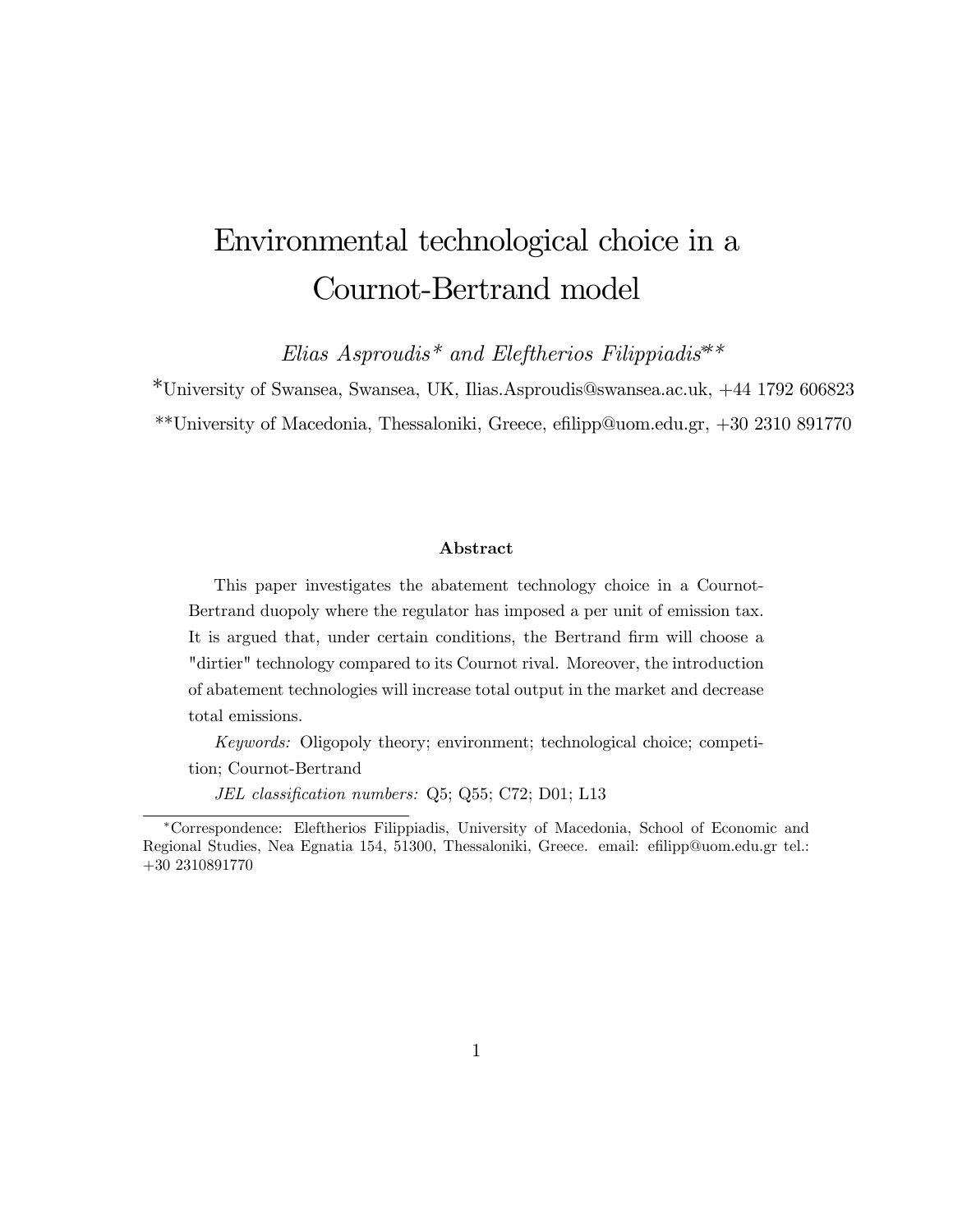# 1 Introduction

There has been a rising interest in the IO literature in types of competition where the same competing firms choose, within a specific market, different strategic variables. A firm's choice of strategic variable is not solely determined by market attributes, but it also depends on the characteristics of the individual production processes. Kreps and Scheinkman (1983) has shown that when production precedes demand realization a firm chooses quantity as its strategic variable  $(i.e.,$  the firm is a Cournot competitor). On the other hand, when production schedules can be easily changed, a firm chooses price as its strategic instrument (*i.e.*, the firm is a Bertrand competitor). Therefore, it is conceivable that Örms operating in the same market but characterized by significantly different production processes might choose different strategic instruments. Empirical observations confirm the existence of this type of oligopolies. Tremblay and Tremblay (2011) mentions the small car industry example where Honda and Subaru dealers decide upon quantities while Scion and Saturn dealers decide upon prices, whereas Sato (1996) is discussing the case of the Japanese domestic market of electronics where Matsushita and Sanyo are acting as Cournot and Bertrand rivals, respectively.

Oligopolies of this type have been theoretically explored in Singh and Vives  $(1984)^1$  where the Cournot-Bertrand duopoly is analysed and compared against pure Cournot and Bertrand models under the assumptions of constant marginal costs, zero fixed costs, and no capacity limitations. These authors conclude that each firm's dominant strategy is to compete à la Cournot. However, as pointed out in Tremblay and Tremblay (2011) this conclusion rests on the assumption of zero fixed cost and the choice of the strategic instrument might change should this assumption change. This study explores the effect product differentiation has on the optimal decision making under Cournot-Bertrand competition and argues that the equilibrium is stable for a sufficient degree of product differentiation and that the Cournot-Bertrand outcomes can be optimal. A more recent study (Tremblay and Tremblay, 2017) investigates the effect an excise tax has on prices in pure Cournot, Bertrand, and Cournot-Bertrand

<sup>&</sup>lt;sup>1</sup>See also Häckner (2000), Arya *et al.* (2008), and Tremblay *et al.* (2013).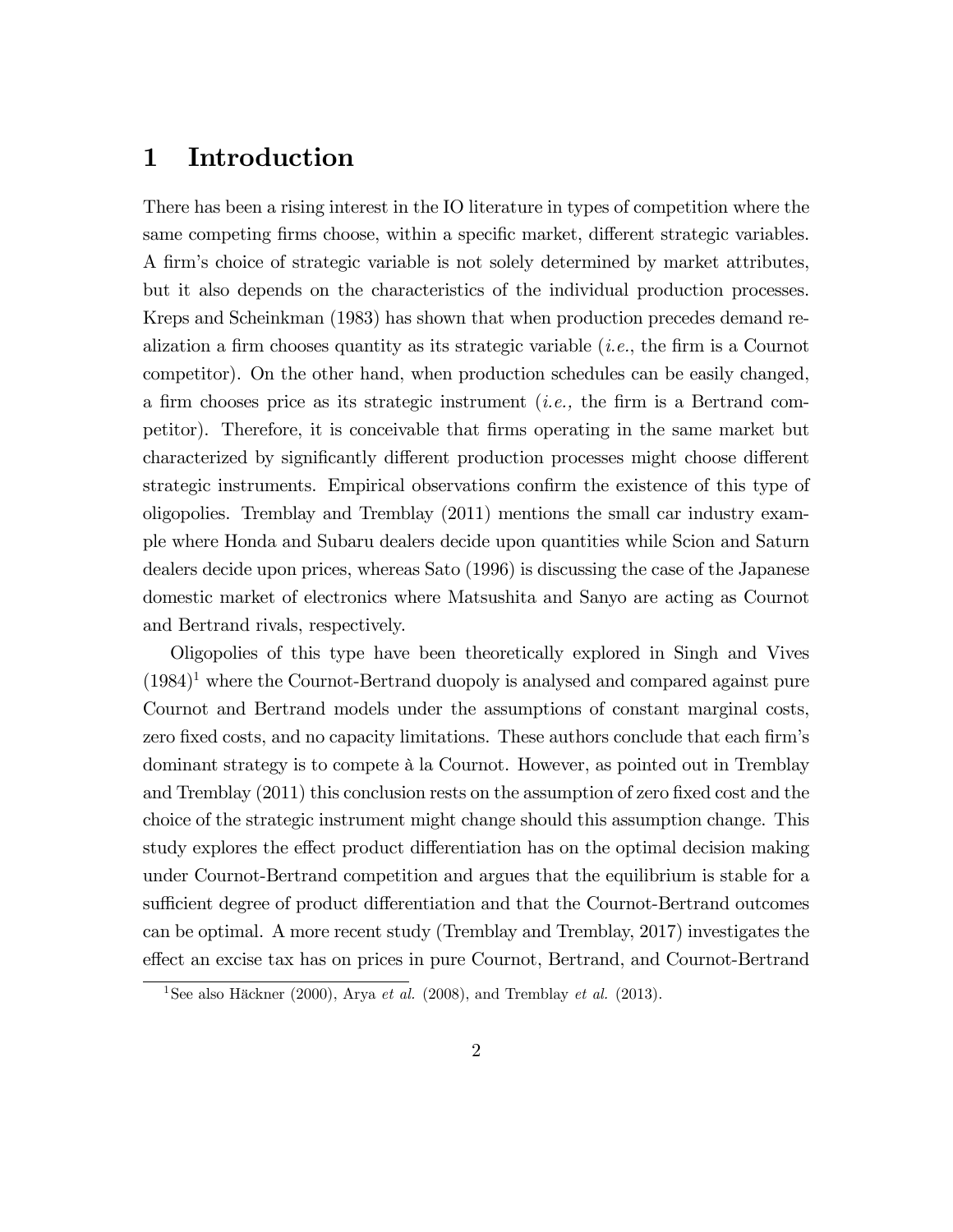models, fully describing the conditions under which firms can undershift or overshift the tax onto the consumers. Furthermore, Naimzada and Tramontana (2012) focuses on the dynamic case of the Cournot- Bertrand duopoly while Manasakis and Vlassis (2014) presents a case of upstream-downstream pair-wise Örms where downstream firms compete in Cournot, Bertrand, and/or Cournot-Bertrand fashion. Similarly, Rosanova (2017) studies equilibrium wholesale prices in vertically related firms with Cournot-Bertrand competition in the final product market. It concludes that  $a$ t the downstream level the Bertrand-type competitor has a cost advantage over the Cournot-type firm."

In earlier studies Matsumoto and Onozaki (2005) and Yousefi and Szidarovszky (2005) modeled the complex dynamics of mixed duopolies with nonlinear demands. Wang and Ma (2013) consider a Cournot-Bertrand model with bounded rationality expectations and explore equilibria and local stability under limited information. Also, Ma and Pu (2013) explores the complex characteristics of a mixed Cournot-Bertrand model using nonlinear dynamics theory. Matsumoto and Szidarovszky (2010) investigate the continuous dynamics of mixed Cournot-Bertrand competition without time delays, and with fixed and continuously distributed time lags. They argue that fixed time lags have a larger destabilizing effect on the dynamics than continuously distributed time lags. Matsumoto and Szidarovszky (2011) focus on N-firm Cournot-Bertrand competition and conclude that " $\ldots$  *ii]f the firms can pre*commit to quantity or price strategy, the dominant strategy depends on the average quality ratio of the goods produced by the quantity-adjusting Örms and the goods produced by the price-adjusting firms." Szidarovszky and Molnar (1992) focus on the general oligopoly Cournot-Bertrand model with nonlinear complementarity problem and the existence and uniqueness of the Nash equilibrium. Chang et al. (2015) examines the case of the Cournot-Bertrand model under the existence of patent licensing and differentiated duopoly. Tremblay and Tremblay (2019) offers a comprehensive review of the related literature and examines the alternative market conditions under which the Cournot-Bertrand model can emerge. It also discusses the welfare ranking of Cournot-Bertrand oligopoly compared to pure Cournot and pure Bertrand oligopolies. The authors propose the application of the Cournot–Bertrand model in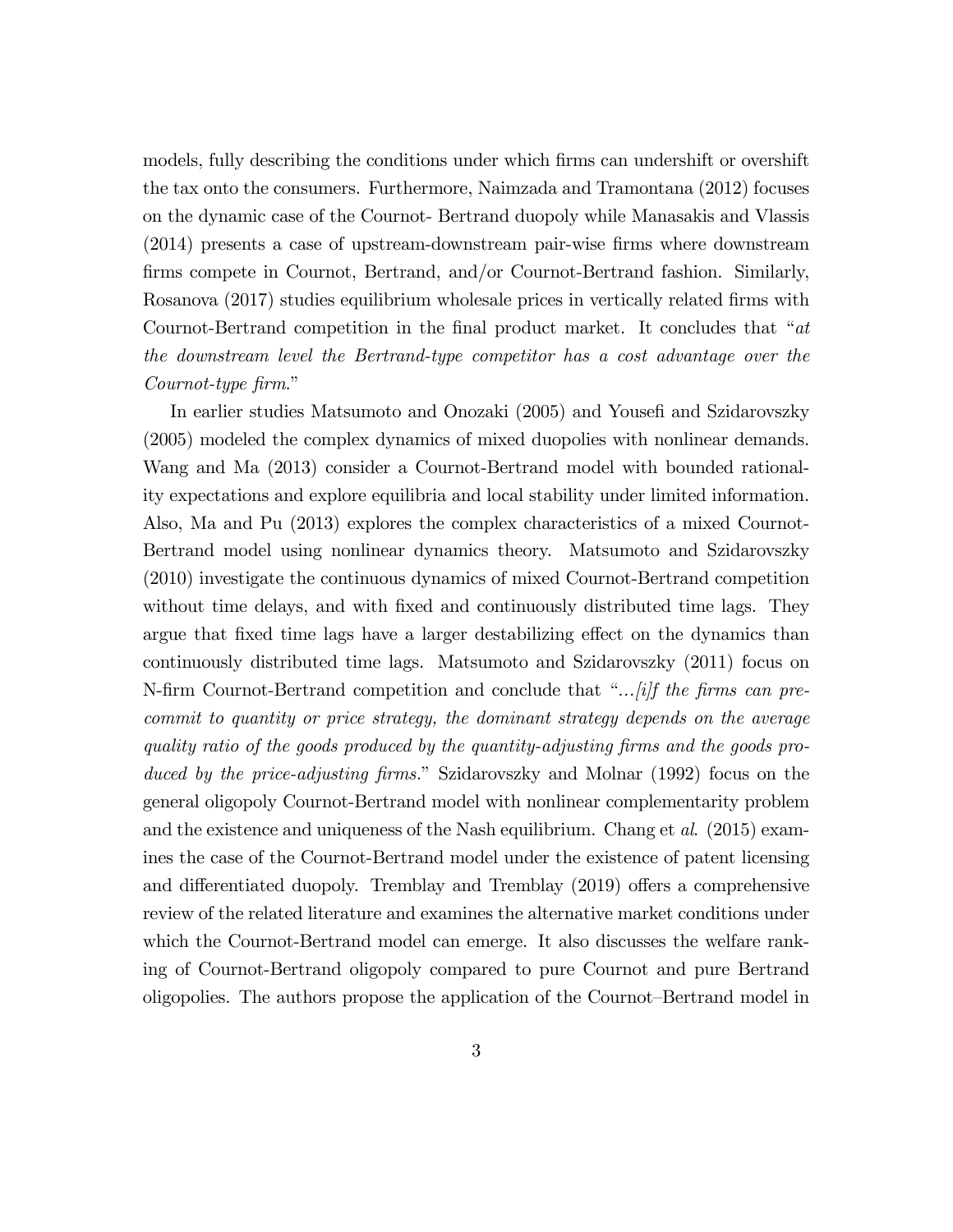areas of economics such as international economics, industrial organization, labor, and public economics.

While the specific characteristics of the Cournot-Bertrand model have been analyzed in the literature there is still little research done on how firms, engaging in this type of competition, respond to environmental policies. This paper investigates the choice of abatement technology in a static Cournot-Bertrand duopoly and its effect on quantities, prices, profits, and emissions. We argue that, for a reasonably wide range of demand and cost parameters, the Cournot firm will choose a "greener" technology compared to its Bertrand rival. At the same time, it will produce more, charge less and yield higher profits compared to the Bertrand firm. This is because investing in abatement technology effectively lowers the per unit of production effluent tax for the Örm making it more aggressive in the product market competition. Furthermore, starting from the same level of anti-pollution technology an identical improvement in the abatement technology increases the supply of the Cournot firm by more than the increase in the supply of its Bertrand rival, hence making the Cournot firm relatively more aggressive than the Bertrand firm.

Moreover, we show that when a range of abatement technologies is available to the firms the total output in the market will increase while total emissions decrease, thus increasing consumer welfare. This result is also confirmed in pure Cournot and pure Bertrand oligopolies. Finally, we show that firms choose a greener technology when engage in quantity competition  $(i.e.,$  pure Cournot) than in price competition (i.e., pure Bertrand). In Section 2 we develop the Cournot-Bertrand model in the presence of emission taxes and abatement technology choice, and we derive the relevant results. In Section 3 we conduct the same analysis for the pure Cournot and pure Bertrand oligopolies and we extend our findings on the connection between abatement technology choice and the type of competition. In addition, we provide some numerical results on welfare comparisons between the different types of oligopolies. Finally, Section 4 concludes.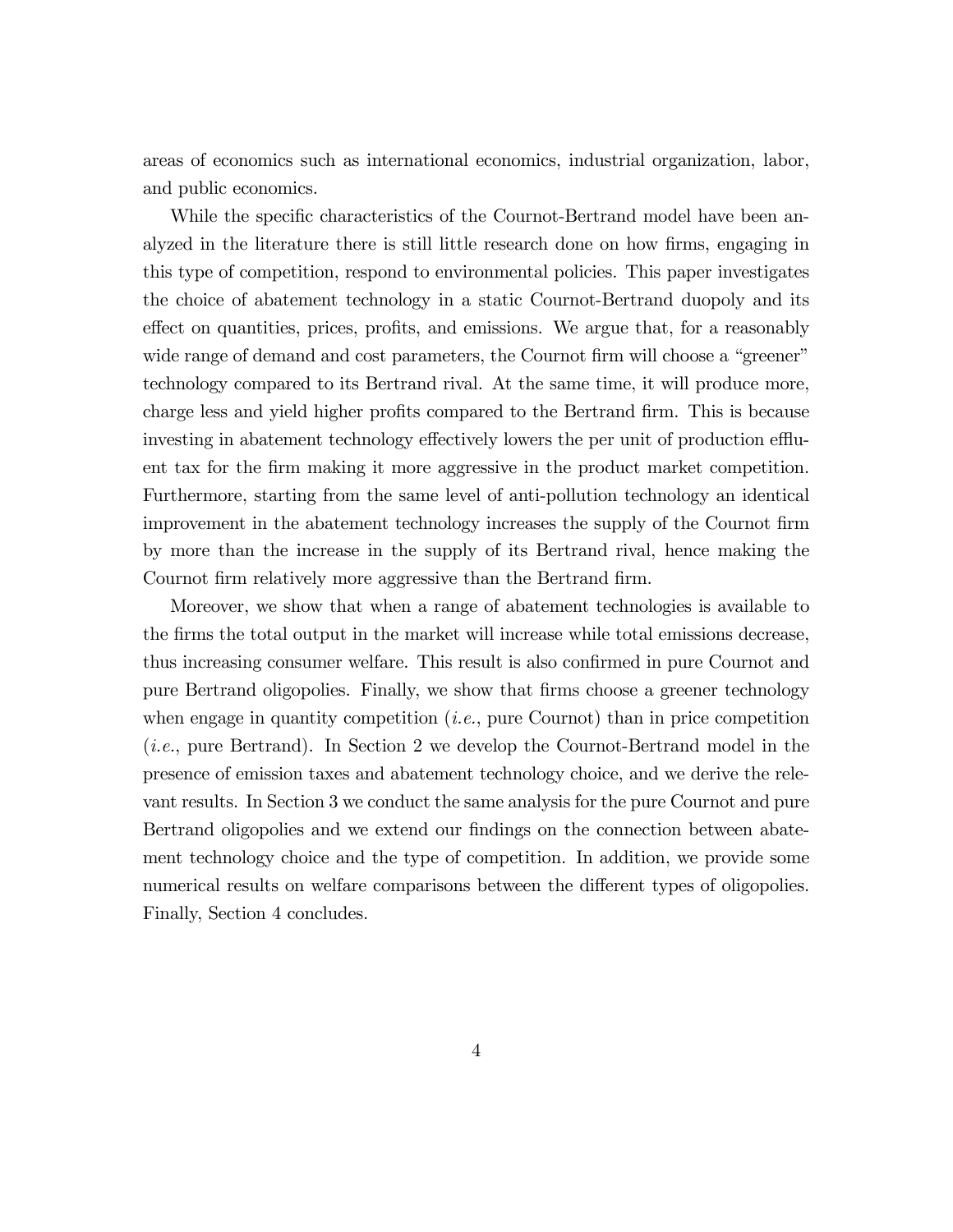## 2 The model

Following Tremblay and Tremblay (2011), we consider a Cournot-Bertrand oligopoly market where two firms  $i = 1, 2$  produce a differentiated product. Without loss of generality, we assume that firm 1's strategic variable is quantity facing an inverse demand

$$
p_1 = (1 - d) a - (1 - d^2) q_1 + dp_2 \tag{1}
$$

while firm 2's strategic variable is price facing a demand

$$
q_2 = a - p_2 - dq_1 \tag{2}
$$

where  $a > 0$  represents the size of the market and  $d \in (0, 1)$  represents the degree of product differentiation.<sup>2</sup>

Both Örmsí costs are assumed equal to zero, without loss of generality. The production process generates emissions  $e_i$  at a rate of one emissions unit for each unit of output. The regulator taxes emissions at a rate  $t > 0$  thus creating an additional cost  $T = te_i$  to each firm. Both firms have access to a technology allowing the reduction of the emissions rate per unit of output from 1 to  $k_i \in [0, 1]$  at a cost  $CA_i = \gamma (1 - k_i)^2$ , where  $\gamma > 0$  is a scale parameter. This cost represents diminishing returns to investment in environmental technology.<sup>3</sup> The closer to unit the value of technology  $k_i$  is, the lower the adoption cost and the more polluting the technology will be (see also Asproudis and Gil Molto, 2014 and 2015, and Asproudis *et al.* 2018). Hence, there is a trade-off between the cost of adapting greener technology and the reduced amount of the environmental tax. Furthermore, the actual emissions of firm i are  $e_i = k_i q_i$ . In this set up firm i's total cost function is given by

$$
C_i = \gamma (1 - k_i)^2 + t k_i q_i \tag{3}
$$

<sup>&</sup>lt;sup>2</sup>We are not considering the trivial case of two independent monopolies, *i.e.*  $d = 0$ . Also excluded from our analysis is the case of a homogeneous product, *i.e.*  $d = 1$ .

<sup>&</sup>lt;sup>3</sup>In our case the technological choice is irrelevant (at least directly) to the production process. For example, the anti-pollution technology could be the number of the filters in the pipe or the catalysts in the exhaust for the restraint of the particulate matters or carbon emissions.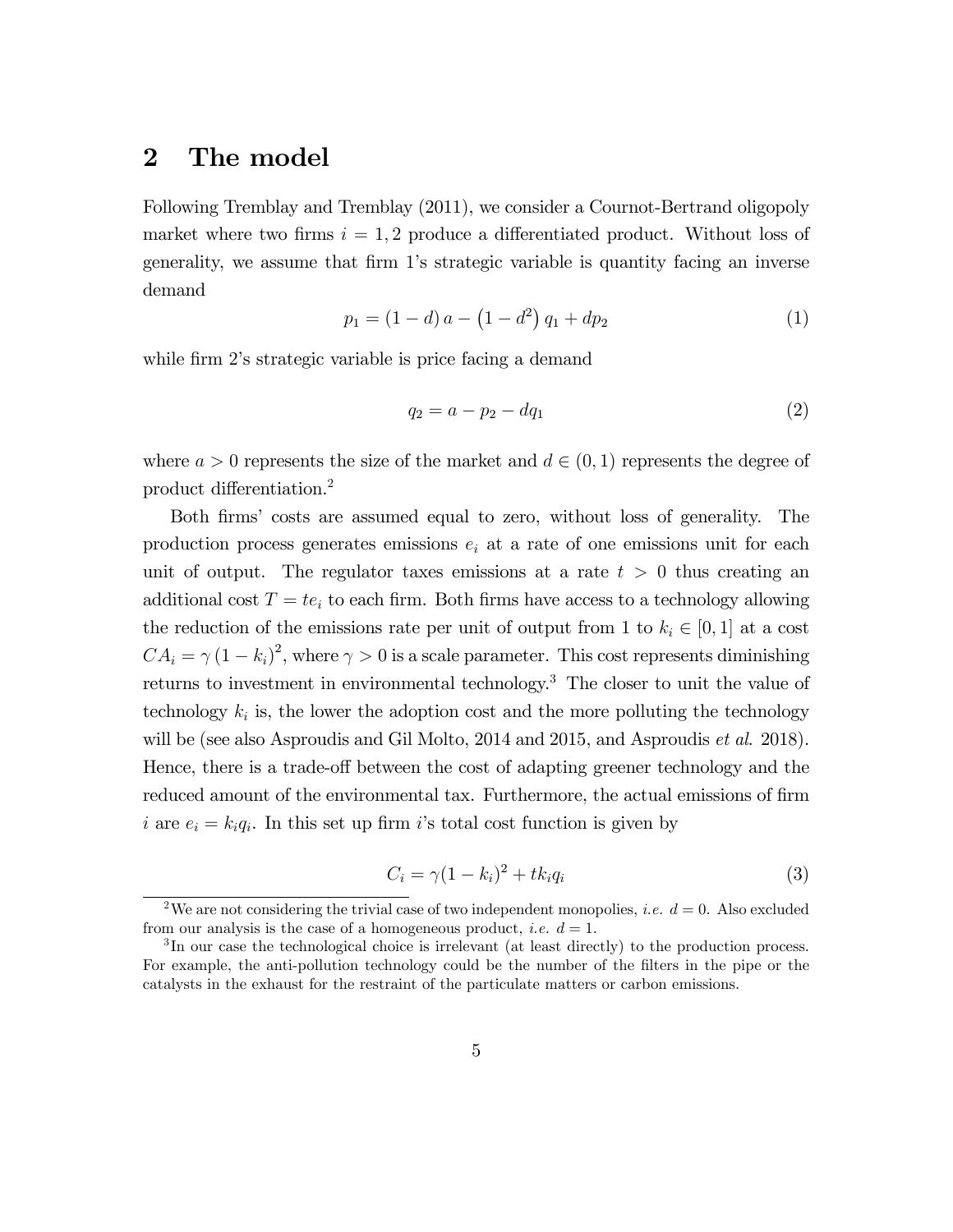and the corresponding profit function is

$$
\Pi_i = p_i q_i - \gamma \left(1 - k_i\right)^2 - t k_i q_i \tag{4}
$$

Competition in this model can be described as a two-stage game. Prior to the first stage, the regulator chooses ad-hoc the environmental tax. At the first stage, firms choose their anti-pollution technologies. At the second stage, given the observable choices made in the first stage, firms compete in the output market. For the remainder of Section 2 we are adopting the following restrictions:

$$
\gamma > \widehat{\gamma} = \frac{2t^2}{4 - 3d^2}
$$

and

$$
a > \widehat{a} = \frac{4 - d(2 + 2d - 2d^2 - d^3)}{(1 - d^2)(2 - 2d + d^2)}t > 2t
$$

The former is sufficient to ensure positivity of the market outcomes and the latter non-negativity of the technological indexes. We are adopting these constraints throughout Section 2 of this paper.

#### 2.1 Stage 2: Firms compete in the output market

Given their anti-pollution technology, firms maximize their profits, as expressed by (4), by optimally choosing the level of output  $q_1$  (firm 1) and price  $p_2$  (firm 2). The first order conditions  $(FOCs)^4$  of the profit maximization problems yield the following reaction functions:

$$
q_1^{RF} = \frac{a(1-d) + dp_2 - tk_1}{2(1-d^2)}
$$
\n(5)

$$
p_2^{RF} = \frac{1}{2} \left( a - dq_1 + tk_2 \right) \tag{6}
$$

Interestingly, differentiating the above reaction functions with respect to the re-

<sup>4</sup>The Second Order Conditions (SOCs) are satisfied since  $\frac{\partial^2 \Pi_i}{\partial q_i^2} = 2(d^2 - 1) < 0, \forall d \in (0, 1)$ .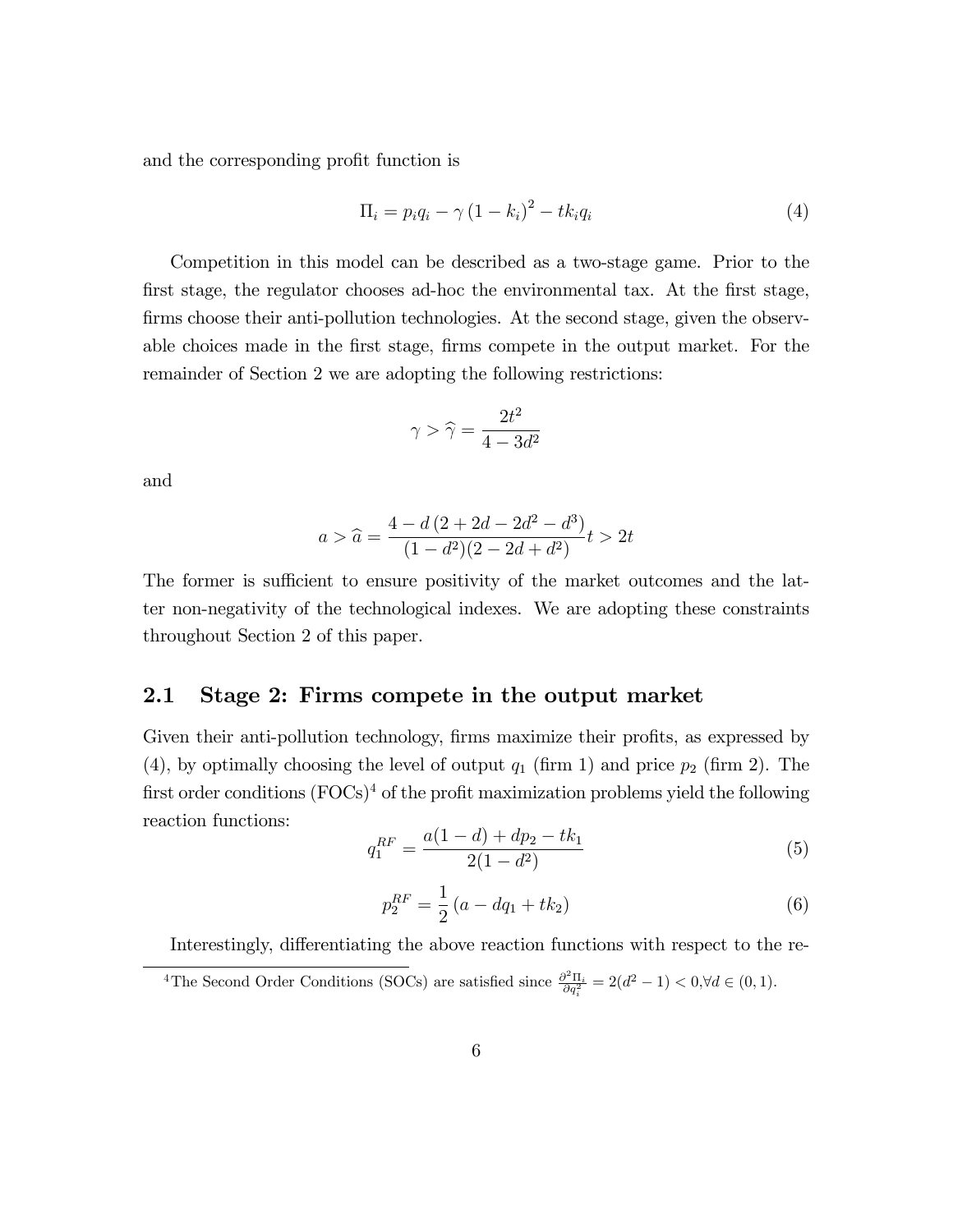spective technologies yields  $\partial q_1^{RF}/\partial k_1 = -t/(2(1-d^2)) < 0$  and  $\partial p_2^{RF}/\partial k_2 = t/2 >$  $0<sup>5</sup>$  which implies the fact that by adopting a "greener" technology a firm becomes more aggressive, *i.e.*, increase the quantity willing to offer in the market for any given choice of its rival.<sup>6</sup> Furthermore, since  $\left|\partial q_1^{RF}/\partial k_1\right| > \left|\left(\partial q_2/\partial p_2^{RF}\right) \left(\partial p_2^{RF}/\partial k_2\right)\right|$ , starting from the same level of anti-pollution technology an equal reduction in  $k$  increases the supply of firm 1 by more than the increase in the supply of firm 2, hence making firm 1 relatively more aggressive than firm 2.

Solving simultaneously the system of the reaction functions (5), (6) we obtain

$$
q_1 = \frac{a(2-d) - (2k_1 - dk_2)t}{4 - 3d^2} \tag{7}
$$

$$
p_2 = \frac{a(2 - d - d^2) + (2(1 - d^2)k_2 + dk_1)t}{4 - 3d^2}
$$
\n(8)

Substituting the above in  $(1)$ ,  $(2)$ , and  $(4)$  we get

$$
p_1 = \frac{a(2 - d - 2d^2 + d^3) + ((2 - d^2)k_1 + d(1 - d^2)k_2)t}{4 - 3d^2}
$$
(9)

$$
q_2 = \frac{a(2 - d - d^2) + (dk_1 - (2 - d^2)k_2)t}{4 - 3d^2}
$$
\n(10)

$$
\Pi_1 = \left(1 - d^2\right) \left( \frac{a(2 - d) - (2k_1 - dk_2)t}{4 - 3d^2} \right)^2 - \gamma \left(1 - k_1\right)^2 \tag{11}
$$

$$
\Pi_2 = \left(\frac{a(2-d^2-d) + (dk_1 - (2-d^2)k_2)t}{4-3d^2}\right)^2 - \gamma (1-k_2)^2 \tag{12}
$$

Replacing  $k_1 = k_2 = 1$  in the above expressions yields the respective quantities, prices, and profits if no anti-pollution technology is adopted, namely  $q_i^o$ ,  $p_i^o$ , and  $\Pi_i^o$ ,  $i = 1, 2$ . Moreover, it is straightforward to confirm that in the absence of antipollution technology  $q_1^o > q_2^o$ ,  $p_1^o < p_2^o$ , and  $\Pi_1^o > \Pi_2^o$ , *i.e.*, the Cournot firm produces more, charges less and obtains higher profits compared to its Bertrand rival.

<sup>&</sup>lt;sup>5</sup>From the demand function of firm 2 we get  $(\partial q_2/\partial p_2^{RF})$ <sup>5</sup>From the demand function of firm 2 we get  $(\partial q_2/\partial p_2^{RF}) = 1$ . Therefore,  $\partial q_2/\partial k_2 = (\partial q_2/\partial p_2^{RF}) (\partial p_2^{RF}/\partial k_2) = -t/2 < 0$ .

<sup>&</sup>lt;sup>6</sup>The reader should be reminded here that lower  $k_i$  implies greener technology.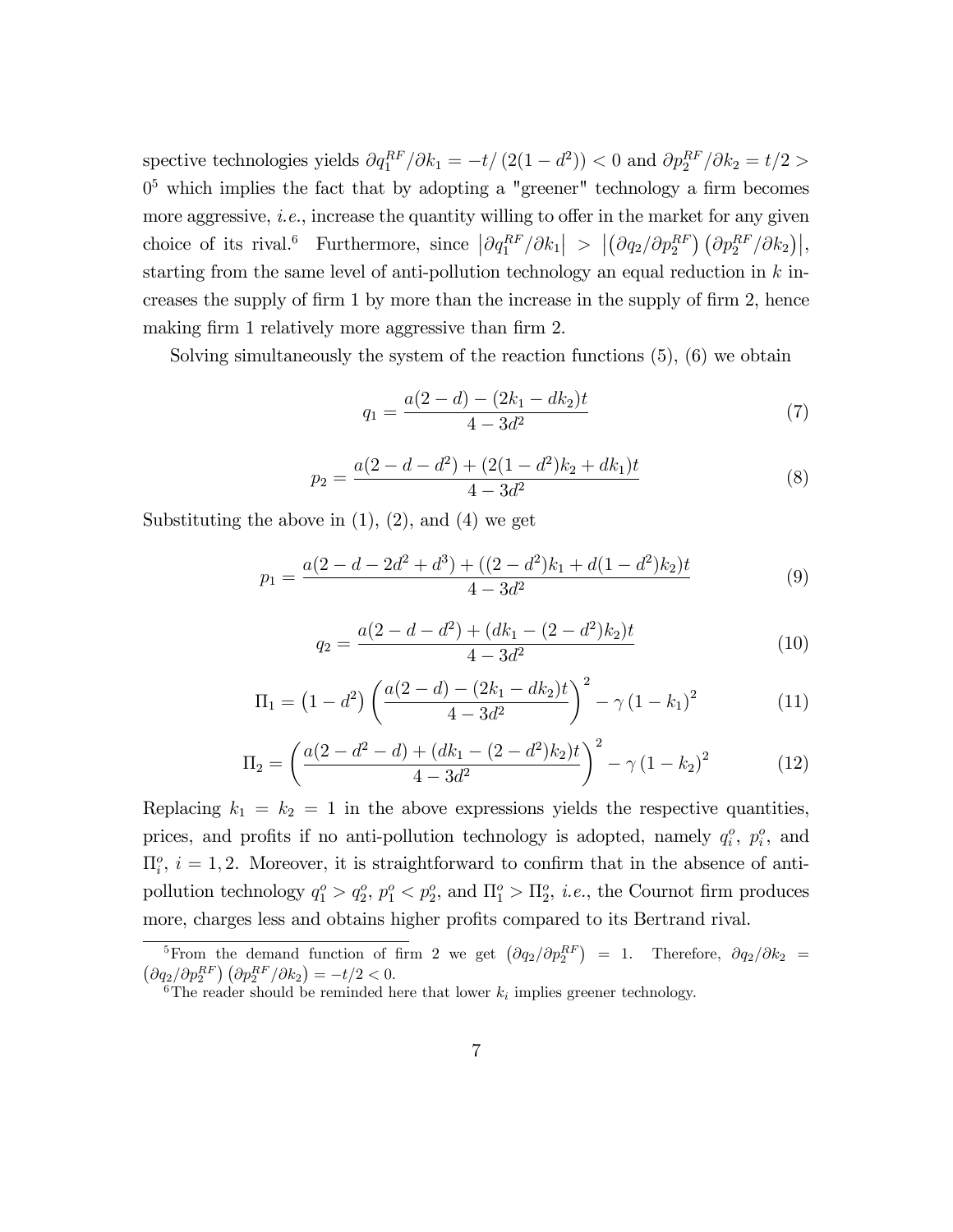## 2.2 Stage 1: Firms choose technology

In stage 1 firms 1 and 2 are maximizing their profits, expressed by equations  $(11)$ and  $(12)$ , by optimally choosing their respective technological parameter,  $k_i$ . Profit maximization yields the following reaction functions

$$
k_1^{RF} = \frac{\gamma (4 - 3d^2)^2 - 2t(1 - d^2)(2a - ad + dt k_2)}{\gamma (4 - 3d^2)^2 - 4t^2(1 - d^2)}
$$
(13)

$$
k_2^{RF} = \frac{\gamma (4 - 3d^2)^2 - t(2 - d^2)(a(2 - d - d^2) + dt k_1)}{\gamma (4 - 3d^2)^2 - t^2 (2 - d^2)^2}
$$
(14)

Under the assumption that  $\gamma > \hat{\gamma}$  both reaction functions are negatively sloped implying that  $k_1$  and  $k_2$  are strategic substitutes to each other. Solving simultaneously the reaction functions system in (13), (14) we obtain

$$
k_1^* = 1 - \frac{2(1-d^2)((2-d)(4-3d^2)\gamma - (2-d^2)t^2)(a-t)t}{(4-3d^2)((4-3d^2)^2\gamma^2 - (8-8d^2+d^4)\gamma t^2) + 2(2-3d^2+d^2)t^4}
$$
(15)

$$
k_2^* = 1 - \frac{(1-d)(2-d^2)((2+d)(4-3d^2)\gamma - 2(1+d)t^2)(a-t)t}{(4-3d^2)((4-3d^2)^2\gamma^2 - (8-8d^2+d^4)\gamma t^2) + 2(2-3d^2+d^2)t^4}
$$
(16)

Substituting  $k_1^*$  and  $k_2^*$  in equations (7), (8), (9), (10), (11) and (12) we can get the output level, the price and the profits of each firm, respectively.

#### 2.3 Results

In this section we first explore the firms' choices of anti-pollution technologies as well as their resulting levels of production, prices, and profits. We state the following

**Proposition 1** Let  $d \in (0,1)$ ,  $t > 0$ ,  $a > \hat{a} > 2t$ , and  $\gamma > \hat{\gamma}$ . Then the Cournot firm is choosing a greener anti-pollution technology, producing more, charging less and earning higher profits compared to its Bertrand rival, *i.e.*,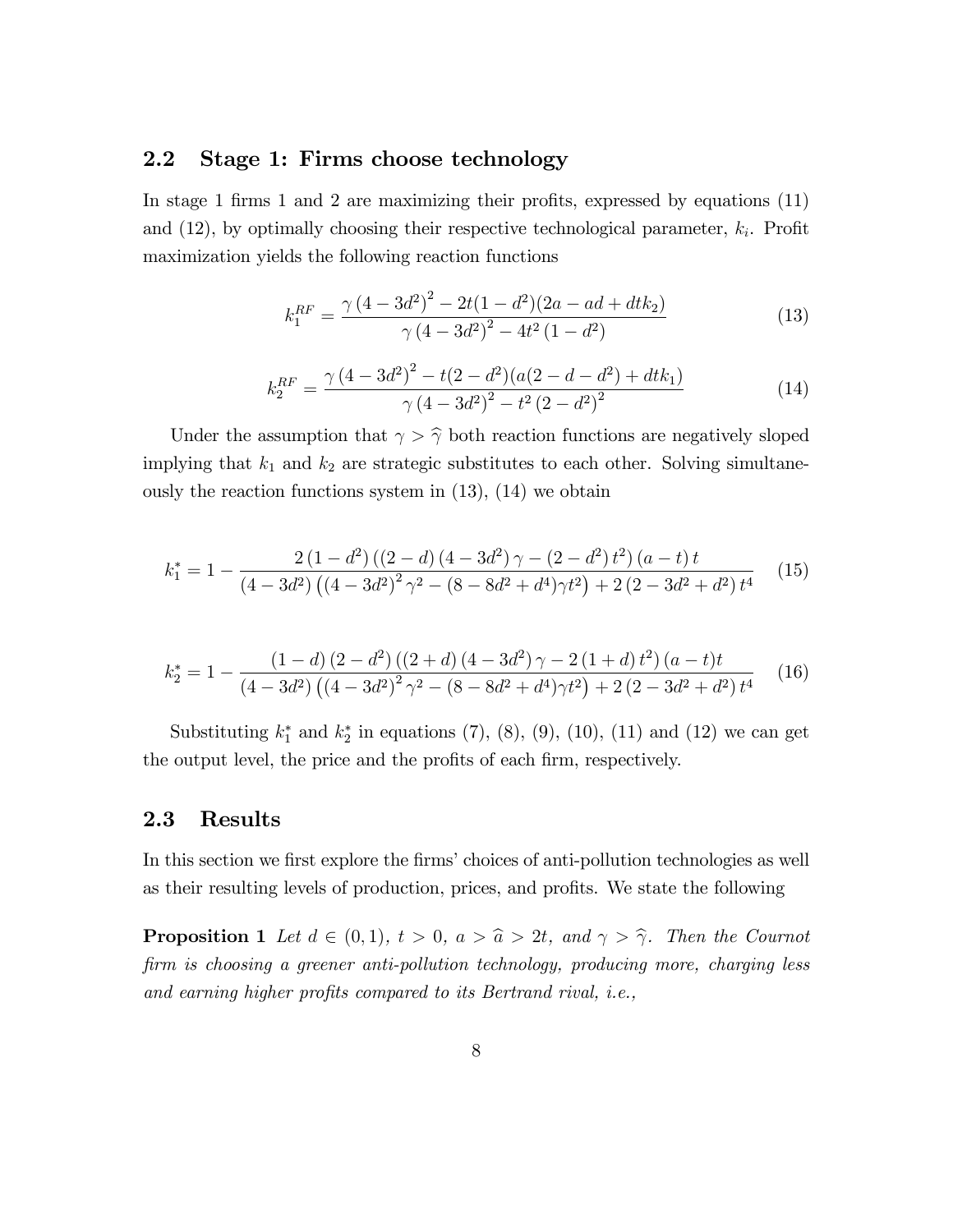- (a)  $k_1^* k_2^* < 0$ ,
- (b)  $q_1^* q_2^* > 0$ ,
- (c)  $p_1^* p_2^* < 0$ , and
- (*d*)  $\Pi_1^* \Pi_2^* > 0$ .

#### **Proof.** See the appendix.  $\blacksquare$

The result of Proposition 1 can be intuitively explained: investing in abatement technology in the fist stage effectively lowers the per unit of production effluent tax for the firm making it more aggressive in the product market competition. As explained earlier, firm 1 becomes relatively more aggressive than firm 2. This strategic advantage of the Cournot firm implies that it will invest more on abatement technology and, consequently, produce more, charge less, and earn higher profits compared to its Bertrand rival.

While a full welfare analysis is analytically intractable we examine the implications from introducing abatement technologies on consumer welfare. We state the following

**Corollary 2** Let  $d \in (0,1)$ ,  $t > 0$ ,  $a > \hat{a} > 2t$ ,  $\gamma > \hat{\gamma}$ , and  $k_1^* - k_2^* < 0$ . Then the availability of an abatement technology in the industry will result in (i)  $q_1^* + q_2^*$  >  $q_1^o + q_2^o$ , and (ii)  $e_1^* + e_2^* < e_1^o + e_2^o$ .

The first part of *Corollary 2* shows that the introduction of anti-pollution technologies increases the competition between the two firms resulting in higher total output in the market. The second part of Corollary 2 shows that the introduction of anti-pollution technologies reduces total emissions despite its positive effect in total output. Higher output and lower emissions imply that consumer welfare increases with the availability of anti-pollution technology.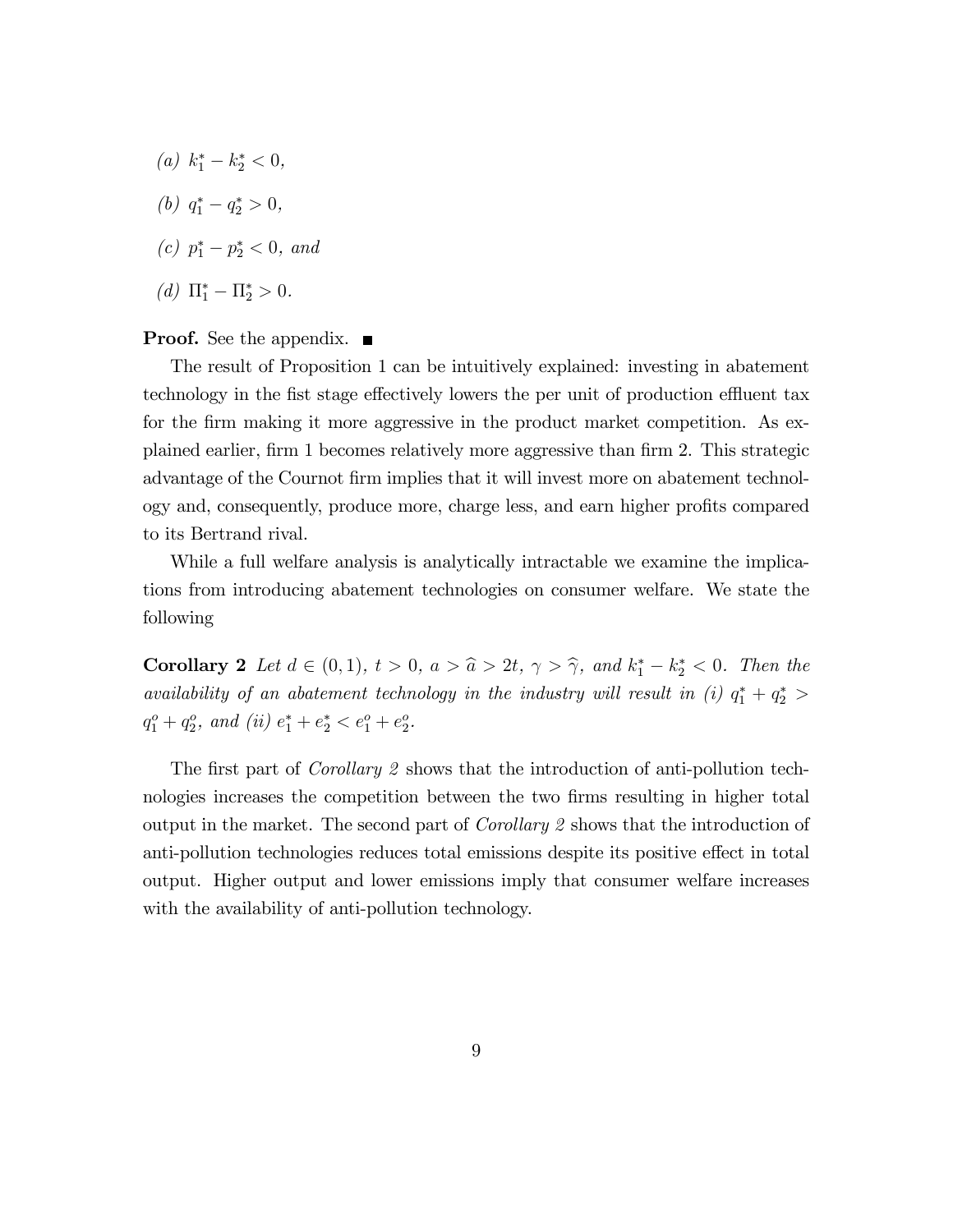## 3 Cournot and Bertrand Oligopolies

In this section we consider the choice of abatement technology in case where (a) the two firms simultaneously choose quantities  $(i.e.,$  pure Cournot), and (b) the two firms simultaneously choose prices  $(i.e.,$  pure Bertrand). The demand and inverse demand functions of the two firms in the Bertrand and Cournot duopolies are, respectively:

$$
q_i = \frac{(1-d)a - p_i + dp_{-i}}{1 - d^2},
$$

$$
p_i = a - q_i - dq_{-i},
$$

where  $i = 1, 2$ . As in the previous section the stage where the two firms simultaneously choose abatement technologies precedes the stage of final product market competition, whether the latter is a la Cournot or a la Bertrand. The following two subsections summarize the analytical results.

## 3.1 Cournot

Solving for the Subgame Perfect Nash Equilibrium in the pure Cournot model yields the optimal level of abatement technology for firm  $i = 1, 2<sup>7</sup>$  in Stage 1:

$$
k_i^{C*} = 1 - \frac{2t (a - t)}{(2 - d)(2 + d)^2 \gamma - 2t^2}
$$

Substituting  $k_i^{C*}$  into the relevant equations of Stage 2 yield the output level  $q_i^{C*}$ , the price  $p_i^{C*}$ , the emissions  $e_i^{C*}$ , and the profits  $\Pi_i^{C*}$  of each firm. Let also  $q_i^{Co}$ ,  $p_i^{Co}$ ,  $e_i^{Co}$ , and  $\Pi_i^{Co}$  indicate the quantity, the price, the emissions, and the profits, respectively, when no anti-pollution technology is available. Our findings are summarized

<sup>&</sup>lt;sup>7</sup>Note that the pure Cournot oligopoly is symmetric.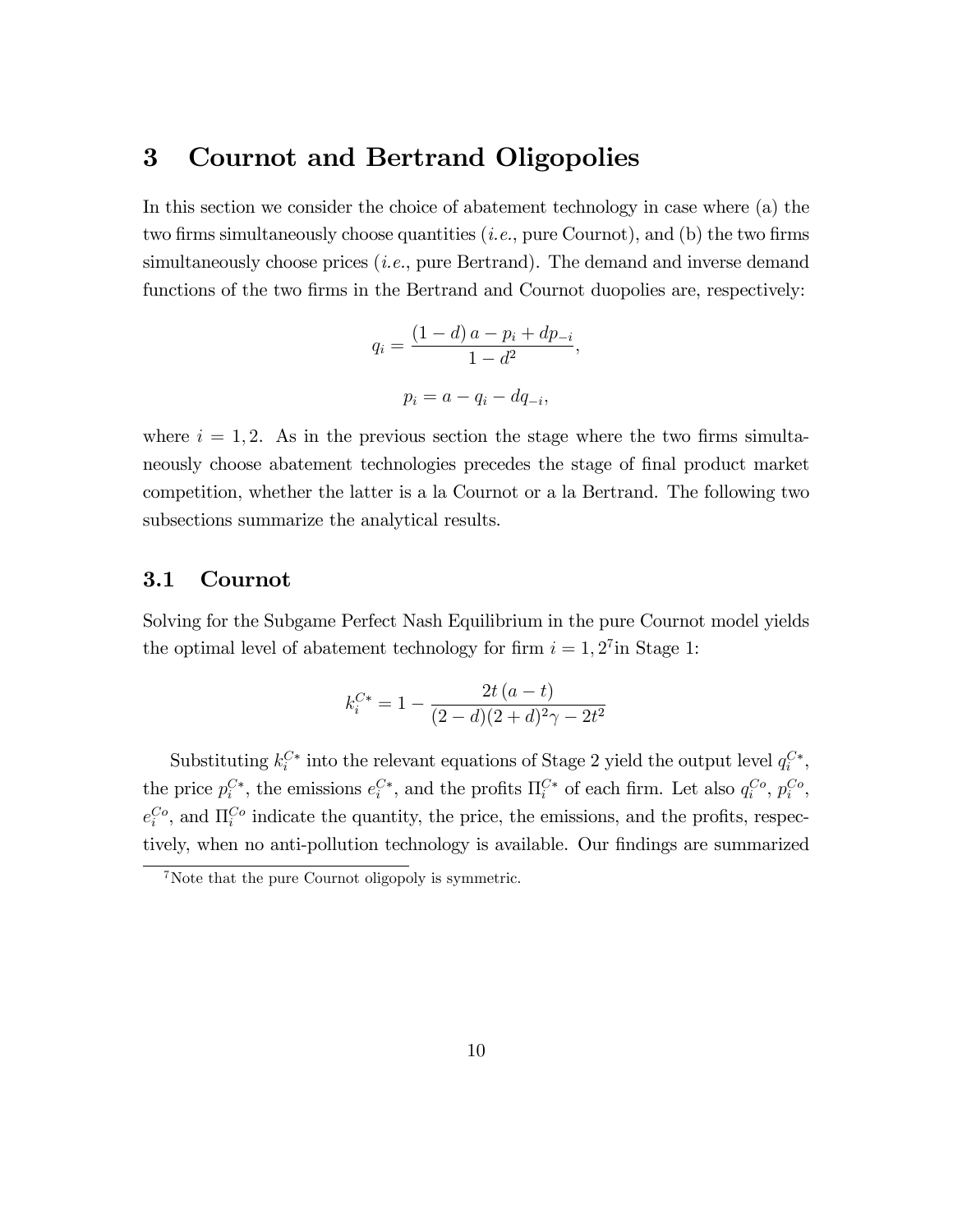in Table 1.

| Technology is available                                                                                                                         | Technology is not available                   |
|-------------------------------------------------------------------------------------------------------------------------------------------------|-----------------------------------------------|
| $k_i^{C*} = 1 - \frac{2t(a-t)}{(2-d)(2+d)^2\gamma - 2t^2}$                                                                                      | $k_i^{Co} = 1$                                |
| $q_i^{\overline{C*}}$ .<br>$=\frac{1}{(2-d)(2+d)^2\gamma-2t^2}$                                                                                 | $q_i^{Co} = \frac{a-t}{2+d}$                  |
| $\left(4\!-\!d^2\right)\!\left(a\!+\! (1\!+\!d)t\right)\!\gamma\!-\!\overline{2at^2}$<br>$p^{C*}_{\cdot}$ –<br>$\sqrt{(2-d)(2+d)^2\gamma-2t^2}$ | $p_i^{Co} = \frac{a+t+dt}{2+d}$               |
| $\Pi^{C*}_i = \frac{\gamma(a-t)^2\left(\left(-4+d^2\right)^2\gamma-4t^2\right)}{2}$<br>$\frac{1}{((2-d)(2+d)^2\gamma-2t^2)^2}$                  | $\Pi_i^{Co} = \left(\frac{a-t}{2+d}\right)^2$ |
| $\frac{\left(4-d^2\right)\left((2-d)(2+d)^2\gamma-2at\right)(a-t)\gamma}{\left((2-d)(2+d)^2\gamma-2t^2\right)^2}$<br>$e^{C*}_{i}$ =             | $e_i^{Co} = \frac{a-t}{2+d}$                  |
| Table 1: pure Cournot outcomes                                                                                                                  |                                               |

Table 1: pure Cournot outcomes

Note that second order condition of the profit maximization in Stage 1 requires  $\gamma > \hat{\hat{\gamma}} = 4t^2/(4-d^2)^2.$ 

## 3.2 Bertrand

Solving for the Subgame Perfect Nash Equilibrium in the pure Bertrand model yields the optimal level of abatement technology for firm  $i = 1, 2^8$  in Stage 1:

$$
k_i^{B*} = 1 - \frac{(2-d^2)(a-t)t}{(2-d)^2(1+d)(2+d)\gamma - (2-d^2)t^2}
$$

Substituting  $k_i^{B*}$  into the relevant equations of Stage 2 yield the output level  $q_i^{B*}$ , the price  $p_i^{B*}$ , the emissions  $e_i^{B*}$ , and the profits  $\Pi_i^{B*}$  of each firm. Let also  $q_i^{Bo}$ ,  $p_i^{Bo}$ ,  $e_i^{Bo}$ , and  $\Pi_i^{Bo}$  indicate the quantity, the price, the emissions, and the profits, respectively, when no anti-pollution technology is available. Our findings are summarized

<sup>8</sup>Note that the pure Bertrand oligopoly is symmetric.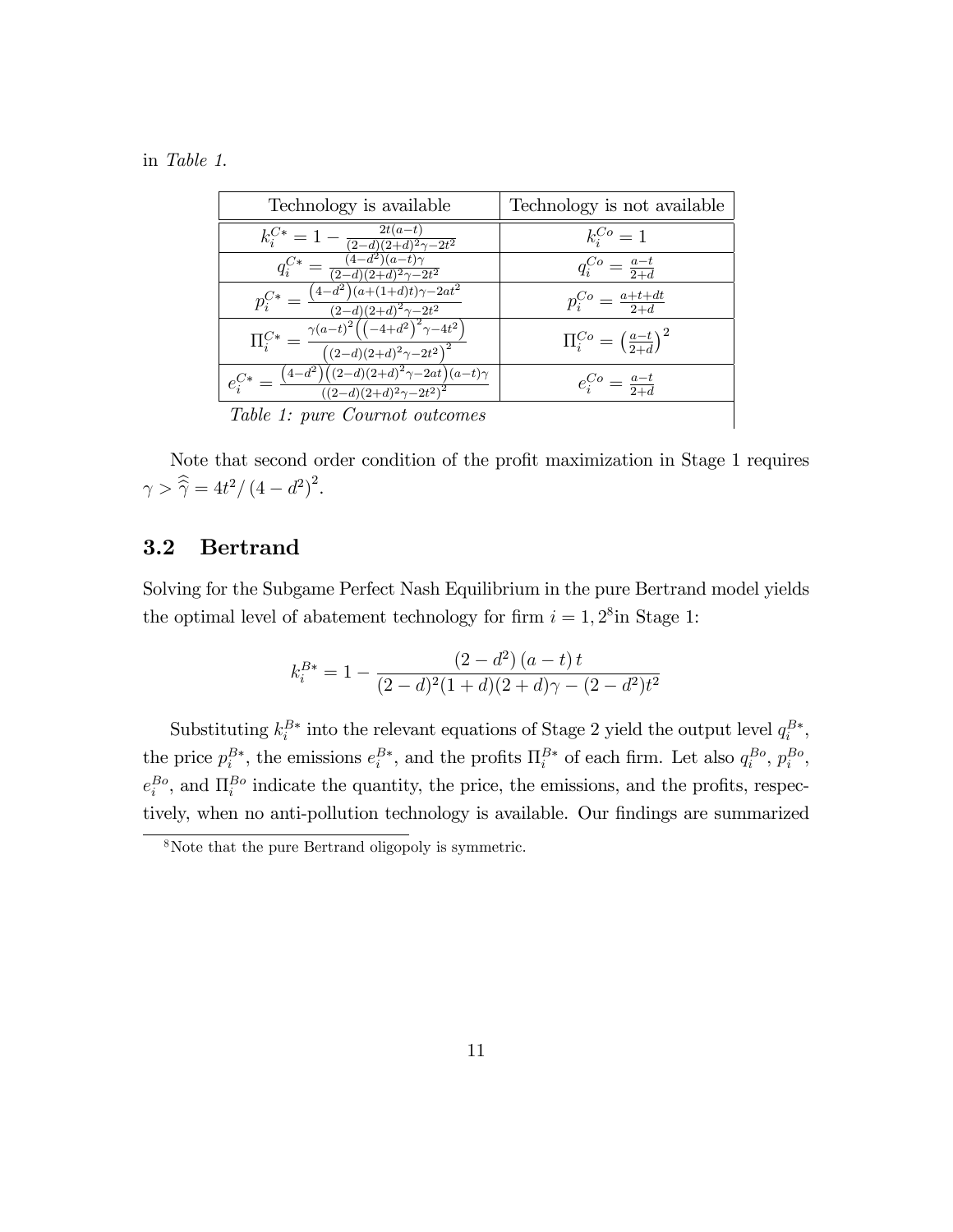in Table 2.

| Technology is available                                                                                                                                                                                                          | Technology is not available                      |  |  |  |
|----------------------------------------------------------------------------------------------------------------------------------------------------------------------------------------------------------------------------------|--------------------------------------------------|--|--|--|
| $k_i^{B*} = 1 - \frac{(2-d^2)(a-t)t}{(2-d)^2(1+d)(2+d)\gamma - (2-d^2)t^2}$                                                                                                                                                      | $k_i^{Bo} = 1$                                   |  |  |  |
| $(4-d^2)(a-t)\gamma$<br>$q_i^{B*} = \frac{\frac{(4-d)}{(2-d)^2(1+d)(2+d)\gamma - (2-d^2)t^2}}{(2-d)^2(1+d)(2+d)\gamma - (2-d^2)t^2}}$                                                                                            | $q_i^{Bo} = \frac{a-t}{2+d-d^2}$                 |  |  |  |
| $p_i^{B*} = \frac{(4-d^2)(1+d)((1-d)a+t)\gamma - a(2-d^2)t^2}{(2-d)^2(1+d)(2+d)\gamma - (2-d^2)t^2}$                                                                                                                             | $p_i^{Bo} = \frac{a-ad+t}{2}$                    |  |  |  |
| $\Pi_i^{B*} = \frac{\left(\left(4-d^2\right)^2 \left(1-d^2\right) \gamma - \left(2-d^2\right)^2 t^2\right) (a-t)^2 \gamma}{\left(\left(2-d\right)^2 \left(1+d\right) \left(2+d\right) \gamma - \left(2-d^2\right) t^2\right)^2}$ | $\Pi_i^{Bo} = \frac{(1-d)(a-t)^2}{(1+d)(2-d)^2}$ |  |  |  |
| $e_i^{B*} = \frac{(4-d^2)((2-d)^2(1+d)(2+d)\gamma - a(2-d^2)i)(a-t)\gamma}{((2-d)(2+d)^2\gamma - 2t^2)^2}$                                                                                                                       | $e_i^{Bo} = \frac{a-t}{2+d-d^2}$                 |  |  |  |
| Table 2: pure Bertrand outcomes                                                                                                                                                                                                  |                                                  |  |  |  |

Table 2: pure Bertrand outcomes

Note that second order condition of the profit maximization in Stage 1 requires  $\gamma > \tilde{\tilde{\gamma}} = (2 - d^2)^2 t^2 / ((1 - d^2) (4 - d^2)^2).$ 

#### 3.3 Results

In this section we first explore the firms' choices of anti-pollution technologies in pure Cournot compared to pure Bertrand oligopoly. We state the following

**Proposition 3** Let  $d \in (0,1)$ ,  $t > 0$ ,  $a > 2t$ , and  $\gamma > \tilde{\gamma} > \tilde{\gamma}$ . Then the firms in a pure Cournot oligopoly are choosing a greener anti-pollution technology than in a pure Bertrand oligopoly, i.e.,  $k_i^{C*} - k_i^{B*} < 0$ .

#### **Proof.** See the appendix. ■

The intutive explanation of Proposition 3 is similar to that of proposition 1. Starting from the same anti-pollution technology, an identical improvement in abatement technology will increase the supplies of Cournot rivals by more than the increase in supplies of Berttrand rivals, $9$  hence making Cournot firms relatively more aggressive than Bertrand firms.

<sup>&</sup>lt;sup>9</sup>It can be shown that in the second stage of pure Cournot and pure Bertrand oligopolies we get we get  $\partial q_i^{CRF}/\partial k_i = -t/2 < 0$  and  $\partial p_i^{BRF}/\partial k_i = t/2 > 0 \Rightarrow \left(\partial q_i/\partial p_i^{BRF}\right) \left(\partial p_i^{BRF}/\partial k_i\right) =$  $-\left(1-d^2\right)t/2 < 0$ , correspondingly. Hence  $\left|\partial q_i^{CRF}/\partial k_i\right| > \left|\left(\partial q_i/\partial p_i^{BRF}\right)\left(\partial p_i^{BRF}/\partial k_i\right)\right|$ .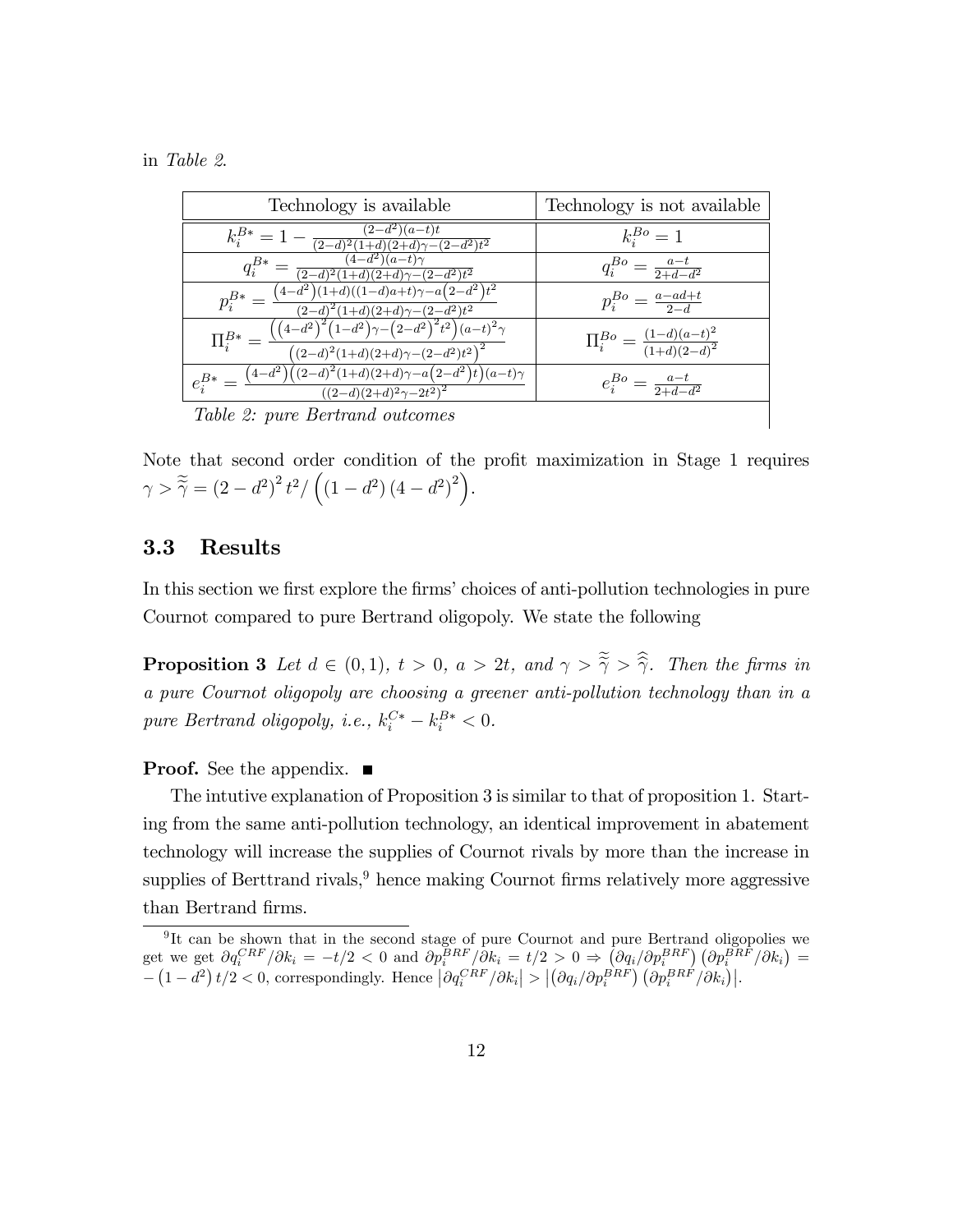Furthermore, we examine the implications from introducing abatement technologies on consumer welfare in Cournot and Bertrand oligopolies. We state the following

**Corollary 4** Let  $d \in (0, 1)$ ,  $t > 0$  and  $a > 2t$ . Also, let  $\gamma > \frac{4t^2}{(4-d^2)^2}$  $\frac{4t^2}{(4-d^2)^2}$  for the Cournot Oligopoly  $(\gamma > \frac{(2-d^2)t^2}{(1-d^2)(4-d^2)t^2})$  $\frac{(2-a)^2}{(1-d^2)(4-d^2)^2}$  for the Bertrand oligopoly). Then the availability of an abatement technology in the Cournot (Bertrand) industry will result in (i)  $q_i^{C*} > q_i^{Co}$  $(q_i^{B*} > q_i^{Bo})$ , and (ii)  $e_i^{C*} < e_i^{Co}$   $(q_i^{B*} > q_i^{Bo})$ .

The first part of *Corollary 4* shows that the introduction of anti-pollution technologies increases the competition between the two firms in a pure oligopoly resulting in higher total output in the market. The second part of *Corollary 4* shows that, for the optimal level of anti-pollution technology, the rate of abatement exceeds the rate at which production increases. Hence, the overall pollution decreases. Similar to the Cournot-Bertrand oligopoly, the availability of anti-pollution technology in pure Cournot and pure Bertrand oligopolies increases consumer welfare.

We also compare

- (i) the anti-pollution choice of the Cournot (Bertrand) Örm in the Cournot-Bertrand oligopoly with that of a firm in pure Cournot, and
- (ii) the anti-pollution choice of the Bertrand Örm in the Cournot-Bertrand oligopoly with that of a firm in pure Bertrand.

We could not derive an analytical result with respect to (i). However, numerical analysis shows that the lower the degree of product differentiation is and the higher  $\gamma$  is, it is more likely that the Cournot firm in pure Cournot oligopoly will choose a greener abatement technology compared to the Cournot rival in the Cournot-Bertrand oligopoly. This is illustrated in *Figure 1* where the difference  $k_1^* - k_i^{C*}$  is drawn as a function of d, for  $a = 1000$ ,  $t = 2$ , and three different values of  $\gamma$ .

With respect to (ii) we state the following

**Proposition 5** Let  $d \in (0,1)$ ,  $t > 0$ ,  $a > 2t$ , and  $\gamma > \tilde{\gamma} > \tilde{\gamma}$ . Then a firm in pure Bertrand oligopoly is choosing a greener anti-pollution technology than a Bertrand rival in the Cournot-Bertrand oligopoly, i.e.,  $k_i^{B*} - k_2^* < 0$ .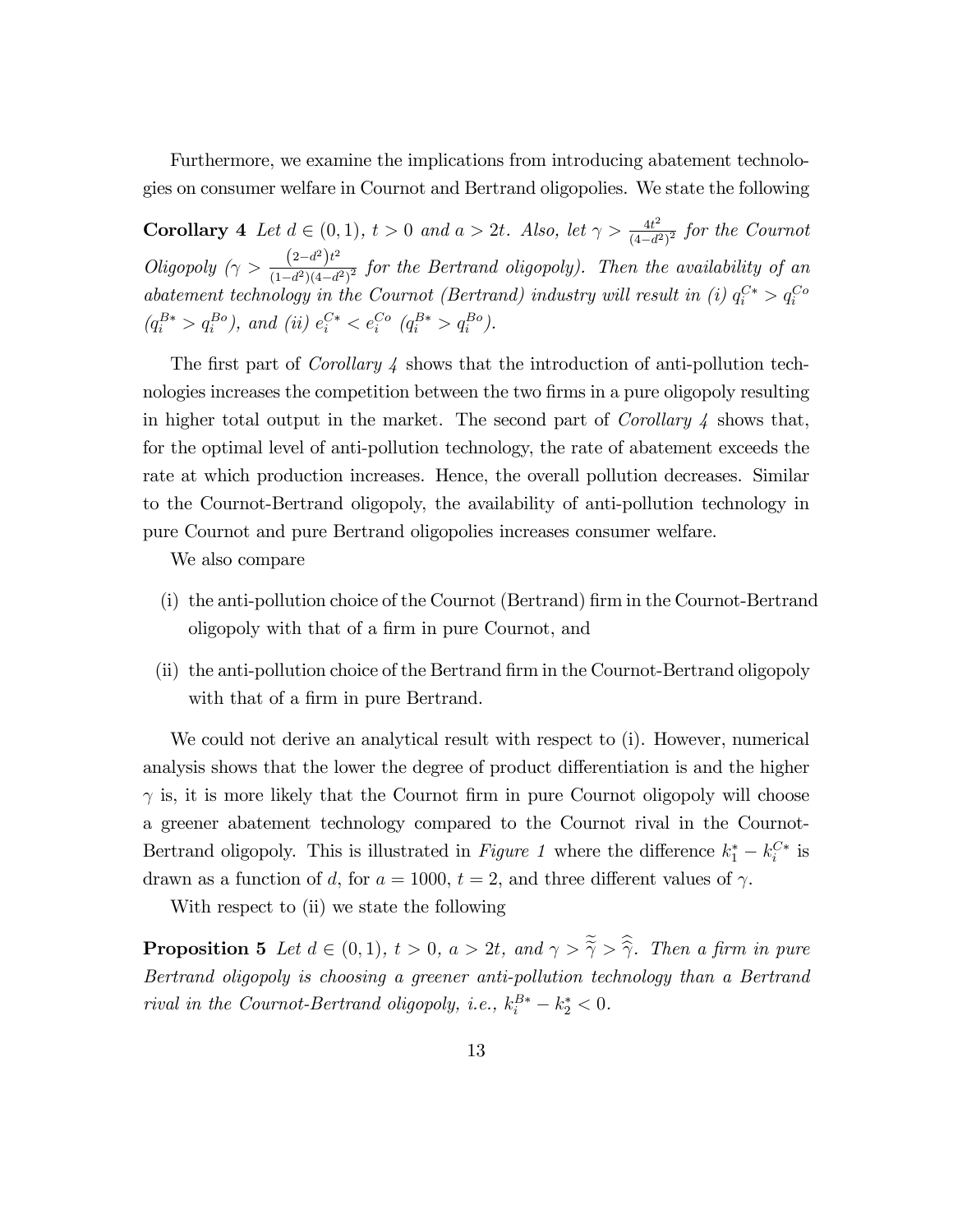

Figure 1: Comparison on abatement technologies between the Cournot firm in Cournot-Bertrand and a firm in pure Cournot:  $\gamma = 8$  (blue line),  $\gamma = 10$  (red line) and  $\gamma = 14$  (green line).

#### **Proof.** See the appendix.  $\blacksquare$

This section concludes with a numerical illustration of our findings. To include welfare comparisons we assume that environmental damage is a quadratic function of total emissions, i.e.,

$$
ED = \rho (e_1 + e_2)^2
$$

where  $\rho > 0$  is a parameter of perceived environmental damage and  $e_i = k_i q_i$  denotes the actual emissions of a firm. We set the parameter values as follows:  $a = 100$ ,  $t = 2, \gamma = 60, d = 0.5, \text{ and } \rho = 1.$  Table 3 summarizes the results for the three different types of competition confirming our findings.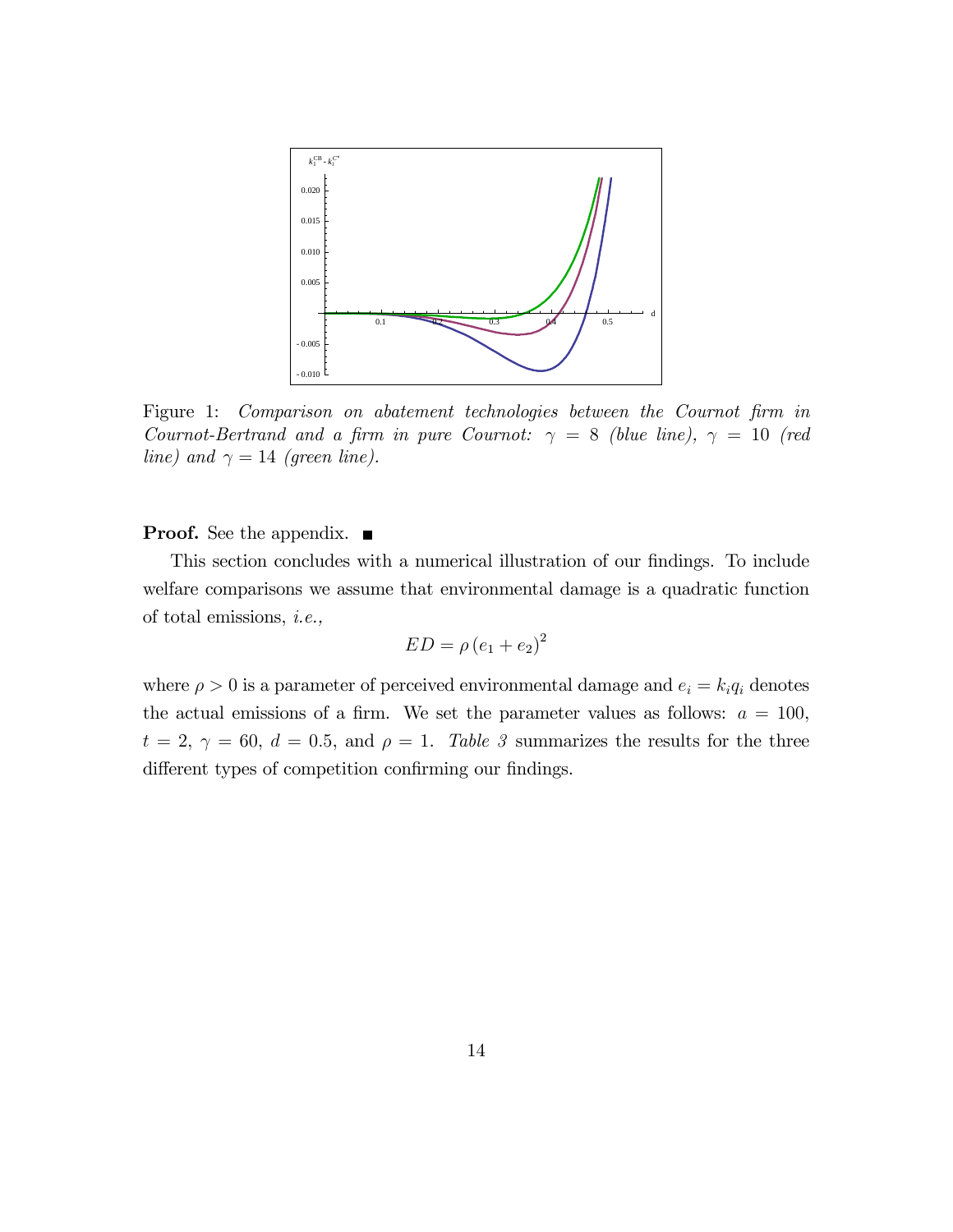|                | Cournot  | Bertrand | Cournot-Bertrand |
|----------------|----------|----------|------------------|
| $k_1$          | 0.293057 | 0.312969 | 0.294021         |
| k <sub>2</sub> | 0.293057 | 0.312969 | 0.314113         |
| $q_1$          | 39.7656  | 44.1662  | 45.8886          |
| $q_2$          | 39.7656  | 44.1662  | 38.2137          |
| $p_1$          | 40.3517  | 33.7506  | 35.0045          |
| $p_2$          | 40.3517  | 33.7506  | 38.842           |
| $\Pi_1$        | 1551.31  | 1434.67  | 1549.42          |
| $\Pi_2$        | 1551.31  | 1434.67  | 1432.06          |
| PS             | 3102.62  | 2869.34  | 2981.48          |
| CS             | 2371.95  | 2925.99  | 2659.82          |
| TR             | 46.6143  | 55.2907  | 50.9913          |
| E D            | 543.222  | 764.267  | 650.028          |
| W              | 4977.97  | 5086.36  | 5042.26          |

Table 3: Summary of results

It is worth to be noted that the three types of oligopoly cannot be welfare ranked in the presence of quadratic environmental damages. Table 4 provides welfare results for  $a = 100$ ,  $t = 2$ ,  $\gamma = 60$ ,  $d = 0.5$ , and different values of  $\rho$  and the repective welfare rankings.

|                                                                                                                                                        |  | $W^C$ $W^B$ $W^{CB}$ |  | Ranking                                                       |
|--------------------------------------------------------------------------------------------------------------------------------------------------------|--|----------------------|--|---------------------------------------------------------------|
|                                                                                                                                                        |  |                      |  | $\rho = 1.0$   4977.97 5086.36 5042.26 $W^B > W^{CB} > W^C$   |
|                                                                                                                                                        |  |                      |  | $\rho = 1.5$ 4706.36 4704.22 4717.25 $W^{CB} > W^{C} > W^{B}$ |
|                                                                                                                                                        |  |                      |  | $\rho = 2.0$ 4434.74 4322.09 4392.23 $W^C > W^{CB} > W^B$     |
| $\tau$ , $\tau$ , $\tau$ , $\tau$ , $\tau$ , $\tau$ , $\tau$ , $\tau$ , $\tau$ , $\tau$ , $\tau$ , $\tau$ , $\tau$ , $\tau$ , $\tau$ , $\tau$ , $\tau$ |  |                      |  |                                                               |

Table 4: Welfare result of the three oligopolies

# 4 Conclusions

The present paper analyses the abatement technology choice in a two-stage duopoly with choice of technology at the first stage and three different types of competition at the second stage, namely, Cournot-Bertrand, pure Cournot, and pure Bertrand.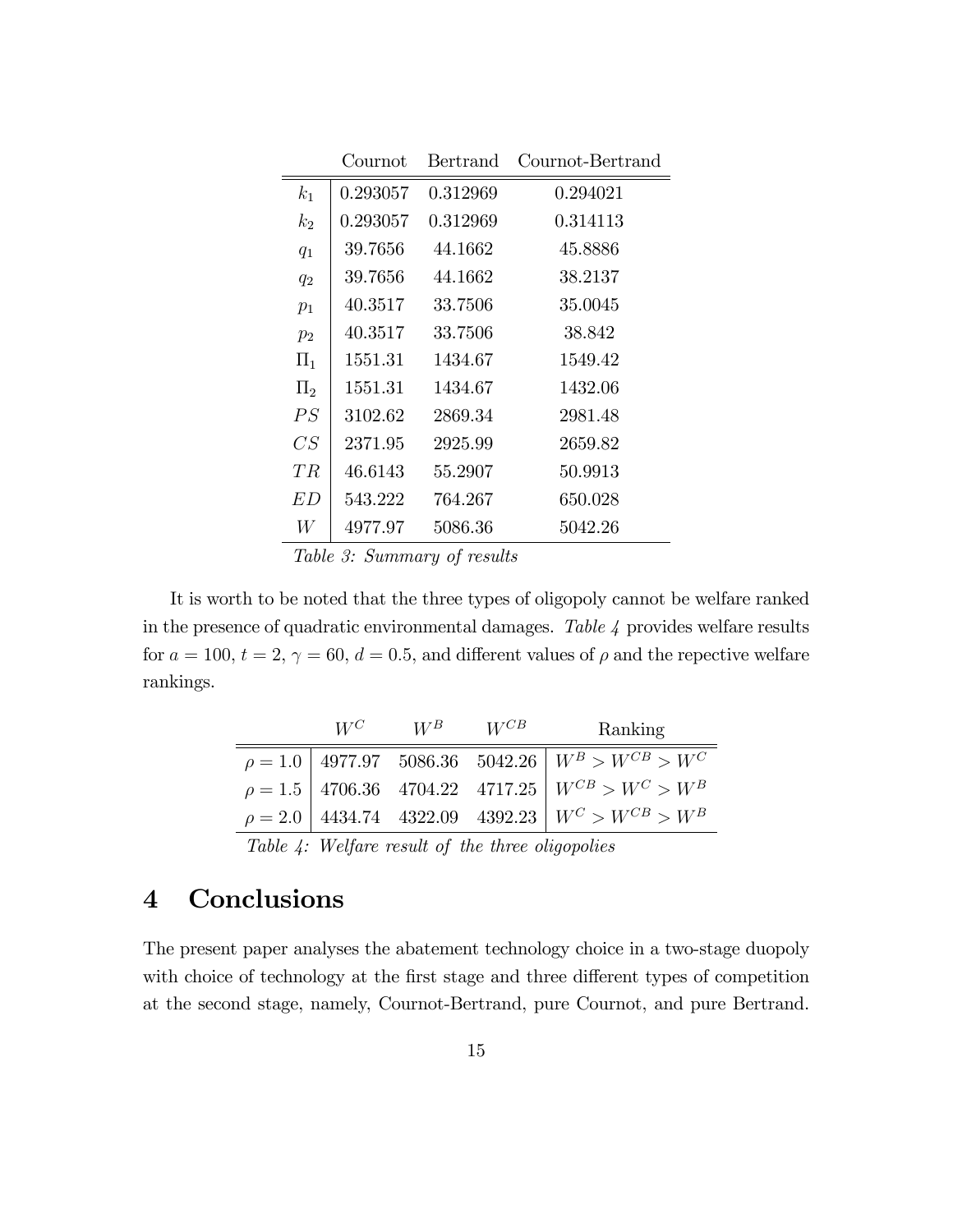In the first stage the two firms unilaterally decide upon adopting some anti-pollution technology, e.g., the number of the catalysts or the filters for the restraint of the emissions and then they compete in the output market. Our analysis shows that the Bertrand Örm chooses dirtier technology than its Cournot rival, while the latter produces more, charges less and earns higher profits. Furthermore, when competing in quantities (Cournot) Örms choose greener technologies than when competing in prices (Bertrand). This is because higher abatement rates make a firm choosing quantity relatively more aggressive than a firm choosing price, irrespective of the strategic variable of its rival.

Moreover, it is shown that the introduction of abatement technologies increases total output in the market and decreases total emissions, thus increasing consumer welfare. Full welfare analysis is analytically intractable in our model. However, using numerical analysis we show that the three types of oligopolies cannot be welfare ranked.

Our analysis in the present paper focuses only on environmental taxes. However, we are currently investigating other environmental policy instruments (e.g., tradeable emission permits, emission standards) and their effect on the Cournot-Bertrand competition in comparison with the pure Cournot and pure Bertrand respectively.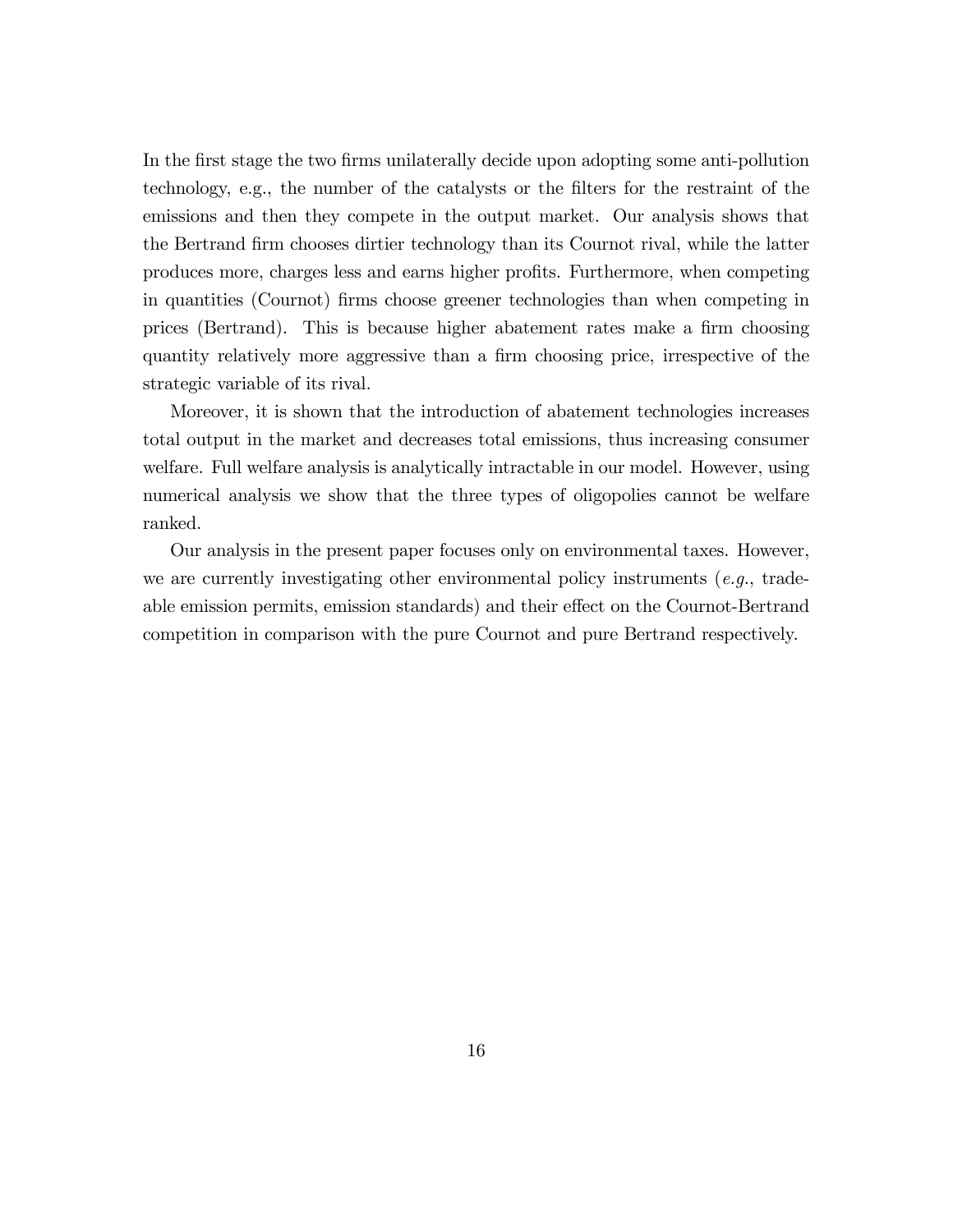# References

- 1. Arya, A., Mittendorf, B. and Sappington, D.E.M. (2008). Outsourcing, vertical integration, and price vs. quantity competition. International Journal of Industrial Organization, 26, 1-16.
- 2. Asproudis, E. and Gil-Moltó, M. J. (2015). Green trade unions: Structure, wages and environmental technology. Environmental and Resource Economics, 60, 165-189.
- 3. Asproudis, E. and Gil-Moltó, M. J. (2014). Pollution and environmentalists participation in Emissions Trading Systems. Strategic Behavior and the Environment, 4, 59-87.
- 4. Asproudis, E., Khan, N. and Korac-Kakabadse, N. (2018). Game of Regional Environmental Policy: Europe and US. Journal of Industry, Competition and Trade, https://doi.org/10.1007/s10842-018-0274-7
- 5. Chang, R. Y., Lin, Y. S. and Hu, J. L. (2015). Mixed competition and patent licensing. Australian Economic Papers, 54, 229-249.
- 6. Häckner, J.  $(2000)$ . A note on price and quantity competition in differentiated oligopolies. Journal of Economic Theory, 93, 233-239.
- 7. Kreps, D., Scheinkman, J. (1983). Quantity Precommitment and Bertrand Competition Yield Cournot Outcomes. Bell Journal of Economics, 14, 326- 338.
- 8. Ma, J. and Pu, X. (2013). The research on Cournot–Bertrand duopoly model with heterogeneous goods and its complex characteristics. Nonlinear Dynamics. 72, 895-903.
- 9. Manasakis, C. and Vlassis, M. (2014). Downstream Mode of Competition With Upstream Market Power. Research in Economics, 68, 84-93.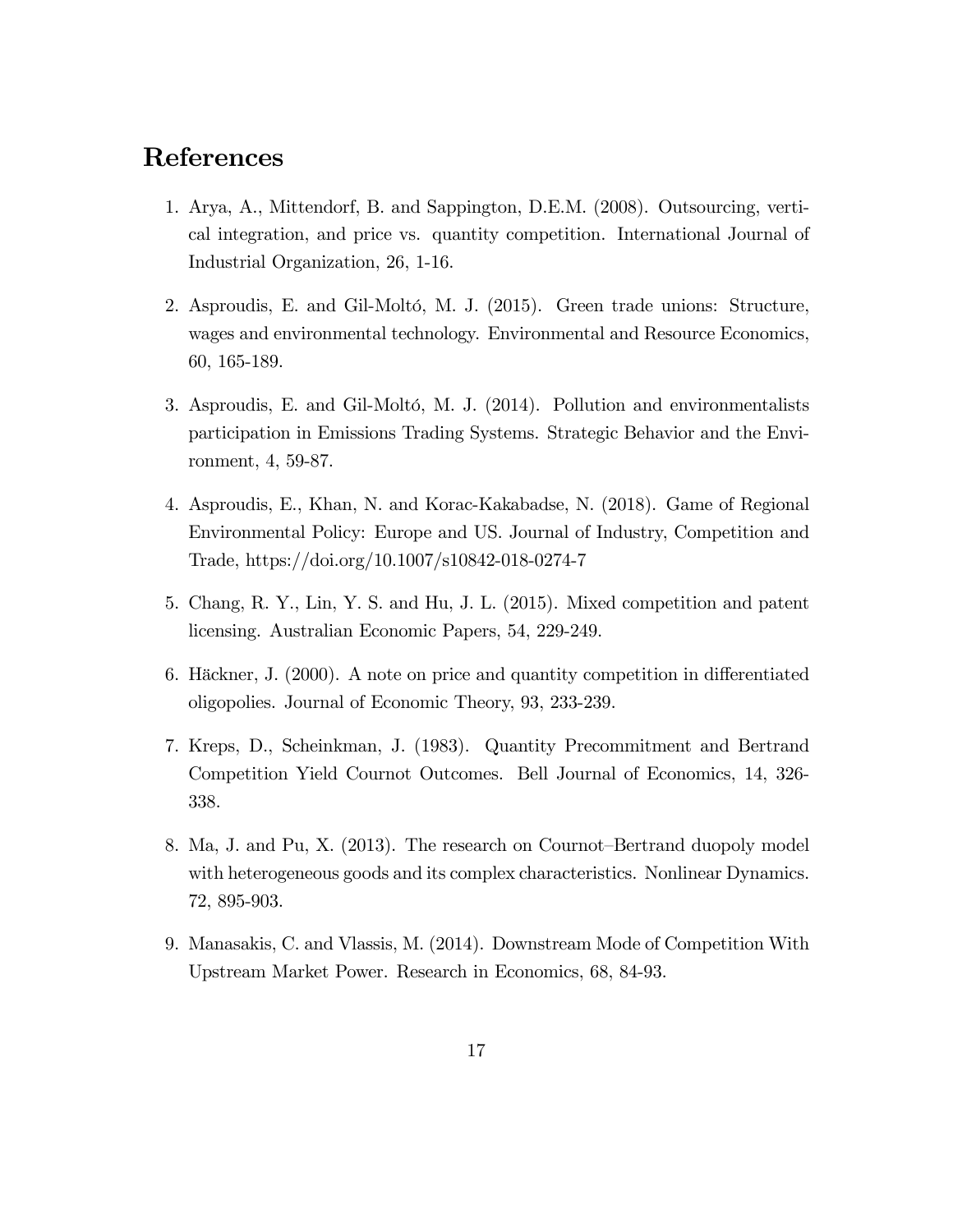- 10. Matsumoto, A. and Onozaki, T. (2005). Heterogenous Strategies in Nonlinear Duopoly with Product Differentiation. Pure Mathematics and Applications, 16, 443-466.
- 11. Matsumoto, A. and Szidarovszky, F. (2010). Delayed dynamics in heterogeneous competition with product differentiation. Nonlinear Analysis: Real World Applications, 11, 601-611.
- 12. Matsumoto, A. and Szidarovszky, F. (2011). Mixed Cournot-Bertrand competition in N-firm differentiated oligopolies, Unpublished manuscript, Department of Economics, Chuo University, Tokyo
- 13. Naimzada, A.K. and Tramontana, F. (2012). Dynamic properties of a Cournot-Bertrand duopoly game with differentiated products. Economic Modelling, 29, 1436-1439.
- 14. Rozanova, O. (2017). Wholesale prices and Cournot-Bertrand competition. Bulletin of Economic Research, 69, E12-E18.
- 15. Sato, T. (1996). On Cournot-Bertrand mixed duopolies. Japanese Economic Review, 47, 412-420.
- 16. Singh, N. and Vives, X. (1984). Price and quantity competition in a differentiated oligopoly. RAND Journal of Economics, 15, 546-554.
- 17. Szidarovszky, F. and Molnár, F. (1992). Bertrand, Cournot and mixed oligopolies, Keio Economic Studies, 29, 1-7.
- 18. Tremblay, C. H. and Tremblay, V. J. (2011). The Cournot-Bertrand Model and the degree of product differentiation. Economic Letters, 111, 233-235.
- 19. Tremblay, V. J., Tremblay, C. H. and Isariyawongse, K. (2013). Endogenous timing and strategic choice: The Cournot-Bertrand model. Bulletin of Economic Research, 65, 332-342.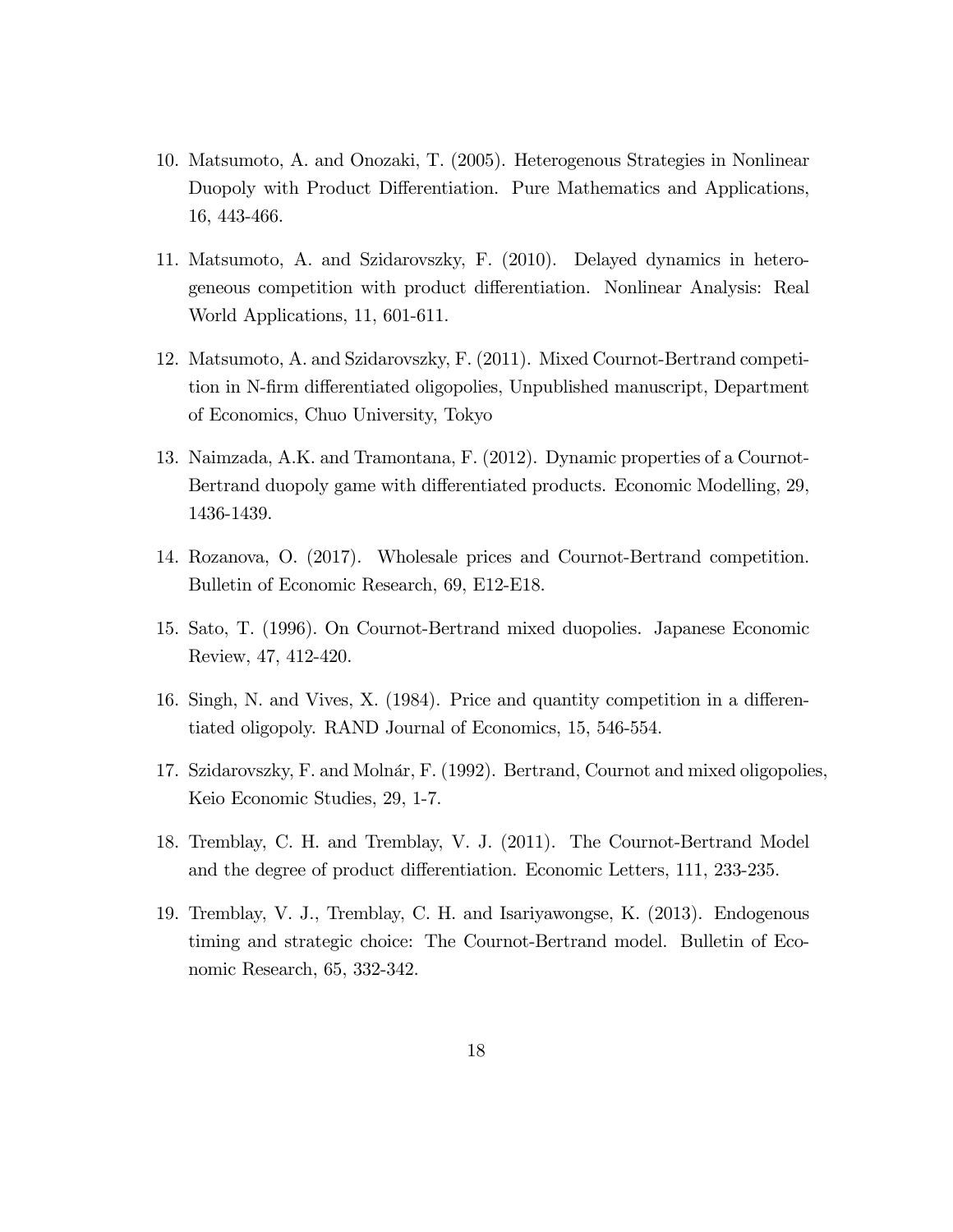- 20. Tremblay, M. J. and Tremblay, V. J. (2017). Tax incidence and Demand Convexity in Cournot, Bertrand, and Cournot-Bertrand models. Public Finance Review, 45, 748-770.
- 21. Tremblay, C. H. and Tremblay, V. J. (2019). Oligopoly Games And The Cournot–Bertrand Model: A Survey. Journal of Economic Surveys, 33, 1555-1577. doi:10.1111/joes.12336
- 22. Wang, H. and Ma, J. (2013). Complexity analysis of a Cournot-Bertrand duopoly game model with limited information. Discrete Dynamics in Nature and Society, Article ID 287371, 1-6 .
- 23. Yousefi, S. and Szidarovszky, F. (2005). One more on price and quantity competition in differentiated duopolies: A simulation study. Pure Mathematics and Applications, 16, 515-531.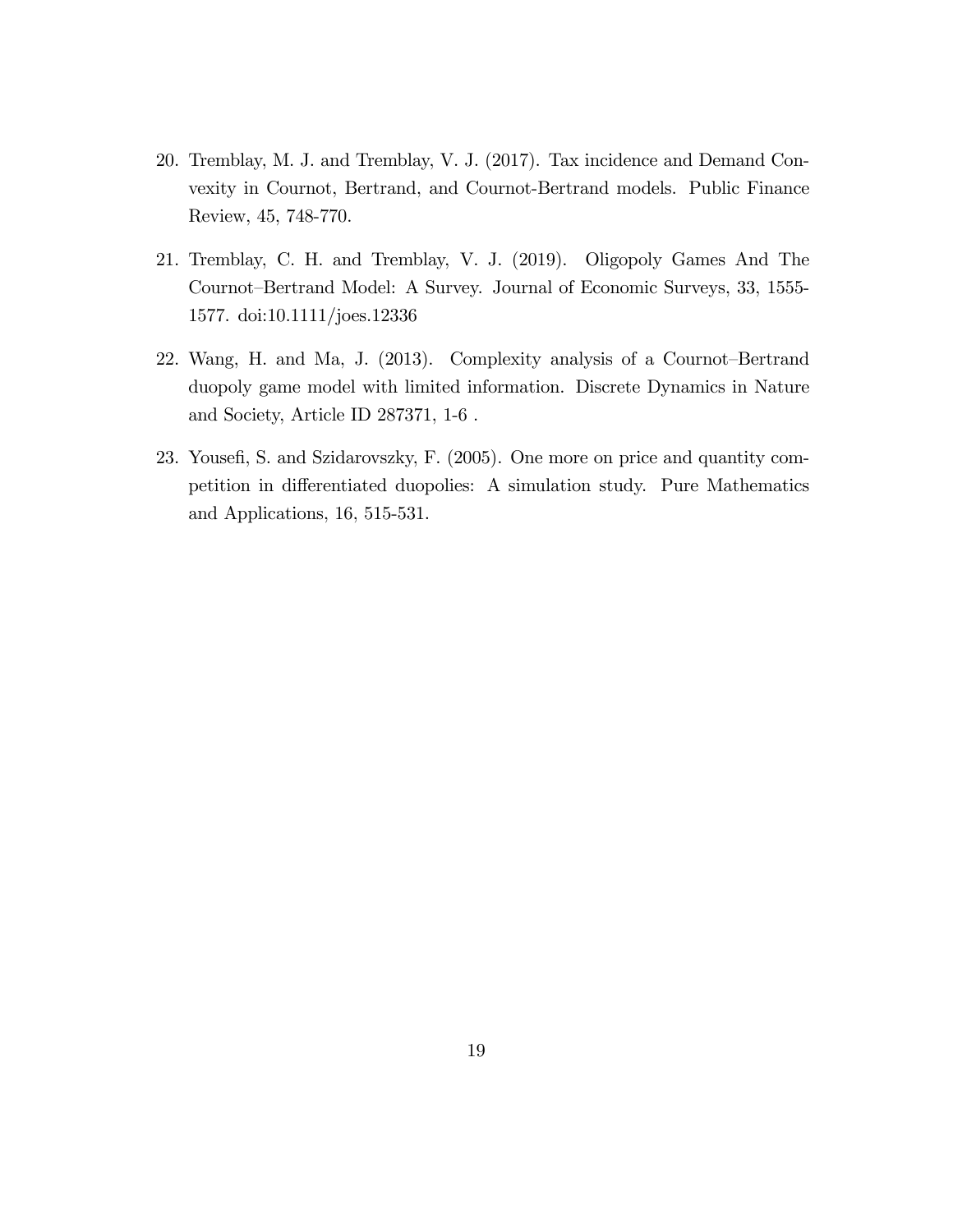## Appendix

**Proof of Proposition 1.** We calculate the following difference

$$
k_1^* - k_2^* = \frac{-A\gamma t d^3 (a-t) (1-d)}{B} \tag{17}
$$

where  $B = \gamma^2 (4 - 3d^2)^3 - \gamma (4 - 3d^2) (8 - 8d^2 + d^4) t^2 + 2 (2 - 3d^2 + d^4) t^4$ . Given  $d \in (0, 1)$  and  $a > \hat{a} > 2t$  the numerator of the above difference is negative. Therefore, it suffices to show that  $B > 0$ . We get  $B > -\gamma t^2 (4 - 3d^2) (8 - 8d^2 + d^4) +$  $\gamma^2 (4 - 3d^2)^3 = \gamma (4 - 3d^2) \left( \gamma (4 - 3d^2)^2 - t^2 (8 - 8d^2 + d^4) \right)$ . However, by assumption  $\gamma > \frac{2t^2}{4-3t^2}$  $\frac{2t^2}{4-3d^2} \Rightarrow \gamma (4-3d^2) (\gamma (4-3d^2)^2 - t^2 (8-8d^2 + d^4)) > \gamma (4-3d^2) (2t^2 (4-3d^2) - t^2 (8-8d^2))$  $\gamma d^2 t^2 (4 - 3d^2) (2 - d^2) > 0$ . Hence  $B > 0$ .

In addition, we calculate the following differences

$$
q_1^* - q_2^* = \frac{\gamma A d^2 (a-t) (\gamma A - t^2)}{B} \tag{18}
$$

$$
p_1^* - p_2^* = \frac{\gamma d^2 A (1 - d)(a - t)(t^2 - A\gamma)}{B} \tag{19}
$$

$$
\Pi_1^* - \Pi_2^* = \frac{\gamma d^3 A (1 - d)(a - t)^2 (t^2 - A\gamma)((1 + d)(8 - 4d - 4d^2 + d^3)t^2 - 2A^2 \gamma)}{B^2} \tag{20}
$$

As proven above the denominators in (18), (19), and (20) are positive. Moreover,

- the numerator in (18) is positive since  $a > t$ , and, by assumption,  $\gamma > \frac{2t^2}{4-3a}$  $\frac{1}{4-3d^2} \Rightarrow$  $\gamma A > 2t^2 > t^2$ . Therefore,  $q_1^* - q_2^* > 0$ .
- $\bullet$  the numerator in (19) is negative since all the factors are positive except the last one, where  $\gamma > \frac{2t^2}{4-3t}$  $\frac{2t^2}{4-3d^2} \Rightarrow 0 > 2t^2 - \gamma A \Rightarrow 0 > t^2 - \gamma A$ . Therefore,  $p_1^* - p_2^* < 0$ .
- the numerator in (20) is positive since  $(1 d) > 0$ ,  $(a t)^2 > 0$ ,  $t^2 \gamma A < 0$ , and  $(1 + d)(8 - 4d - 4d^2 + d^3)t^2 - 2A^2\gamma < (8 - 4d - 4d^2 + d^3)t^2 - 2A^2\gamma <$  $4At^2 - 2A^2\gamma = 2A(2t^2 - \gamma A) < 0$ . Therefore,  $\Pi_1^* - \Pi_2^* > 0$ .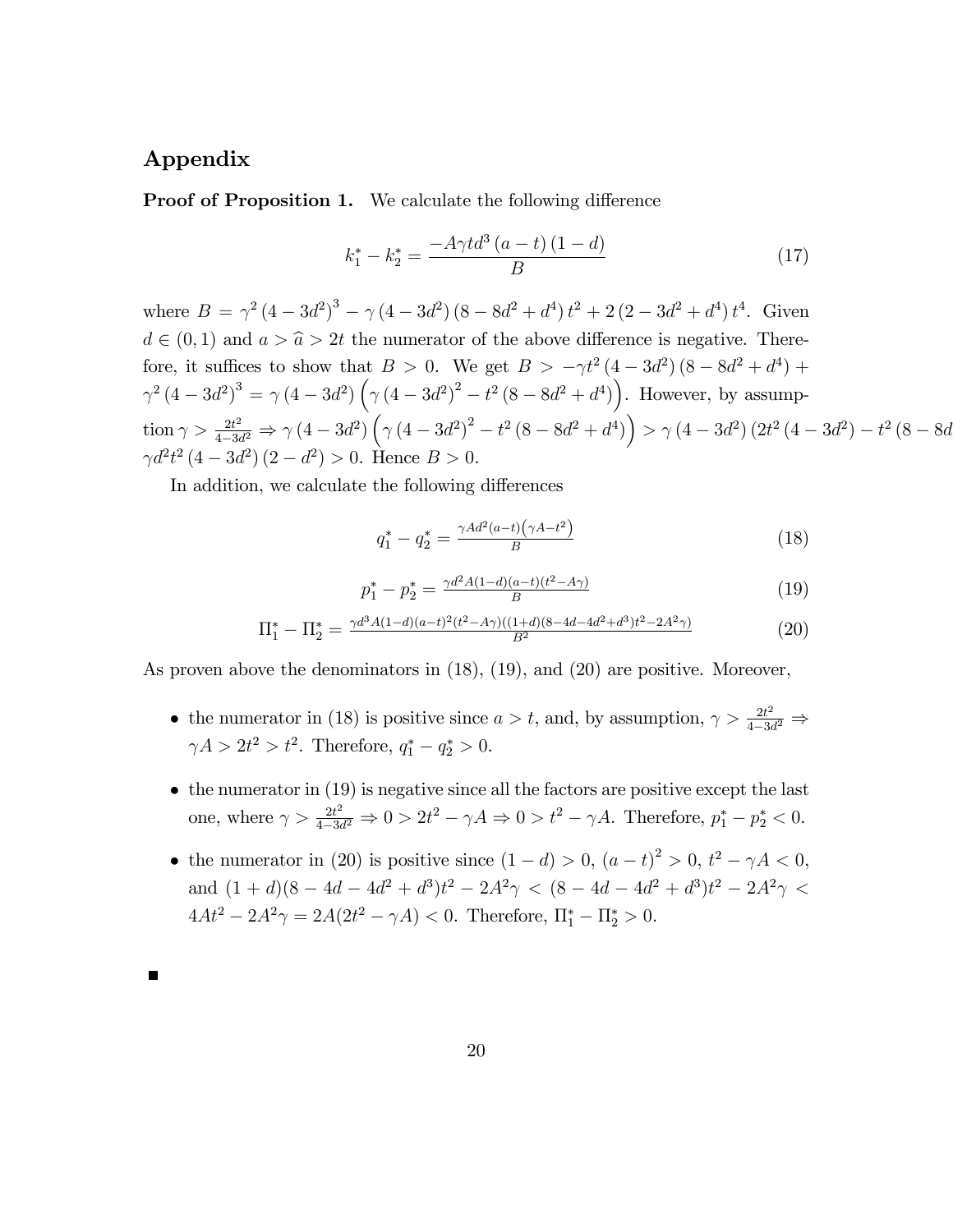Proof of Corollary 2. (i) We get

$$
(q_1^* + q_2^*) - (q_1^o + q_2^o) = \frac{(2 - k_1 - k_2)(2 - d)t - d^2(1 - k_2)t}{(4 - 3d^2)}
$$

Note that, since  $0 < d < 1$ , the denominator is positive. Therefore, the sign of this difference depends on the sign of the numerator. We must show that  $(2 - k_1 - k_2) (2 - d) t$  $d^2(1-k_2)t > 0 \Rightarrow (2-k_1-k_2)(2-d) - d^2(1-k_2) > 0 \Rightarrow (2-k_1-k_2)(2-d) > 0$  $d^2(1-k_2) \Rightarrow \frac{(2-k_1-k_2)}{(1-k_2)} > \frac{d^2}{(2-k_1-k_2)}$  $\frac{d^2}{2(-d)}$ . However, due to  $k_1 < k_2$  we get

$$
\frac{(2 - k_1 - k_2)}{(1 - k_2)} > \frac{2(1 - k_2)}{(1 - k_2)} > \frac{d^2}{(2 - d)} \Rightarrow
$$

$$
\frac{(2 - k_1 - k_2)}{(1 - k_2)} > 2 > \frac{d^2}{(2 - d)}
$$

(ii) We get

 $\blacksquare$ 

$$
(e_1^* + e_2^*) - (e_1^o + e_2^o) =
$$
  
= 
$$
\frac{a(4-2d-d^2-2k_1-2k_2+dk_2+d^2k_2+dk_1) - t(4-2d-d^2-2k_1^2+d^2k_2^2-2k_2^2+2dk_1k_2)}{3d^2-4}
$$

Note that the denominator is negative. We denote  $M$  the numerator of the above expression. Given that  $a > 2t$  and  $4 - 2d - d^2 - 2k_1 - 2k_2 + dk_1 + dk_2 + d^2k_2 > 0$  we get

$$
M > 2t \left(-2d - 2k_1 - 2k_2 + dk_1 + dk_2 + d^2k_2 - d^2 + 4\right) +
$$
  
+ 
$$
t \left(2d - d^2k_2^2 + 2k_1^2 + 2k_2^2 + d^2 - 2dk_1k_2 - 4\right) =
$$
  
= 
$$
t \left(4 - 2d - d^2 - d^2k_2^2 - 2dk_1k_2 - 4k_1 - 4k_2 + 2dk_1 + 2k_1^2 + 2k_2^2 + 2dk_2 + 2d^2k_2\right) >
$$
  

$$
> t \left(2k_1 + 4k_2 - d^2k_2^2 - 2dk_1 - 2dk_2 + 2k_1^2 + 2k_2^2 - 2d^2k_2 - 2dk_1k_2\right) >
$$
  

$$
> t \left(2k_1^2 + 2k_2^2 - 2dk_1k_2 - d^2k_2^2\right) + 2t \left(2 - d^2 - d\right)k_2 > 0
$$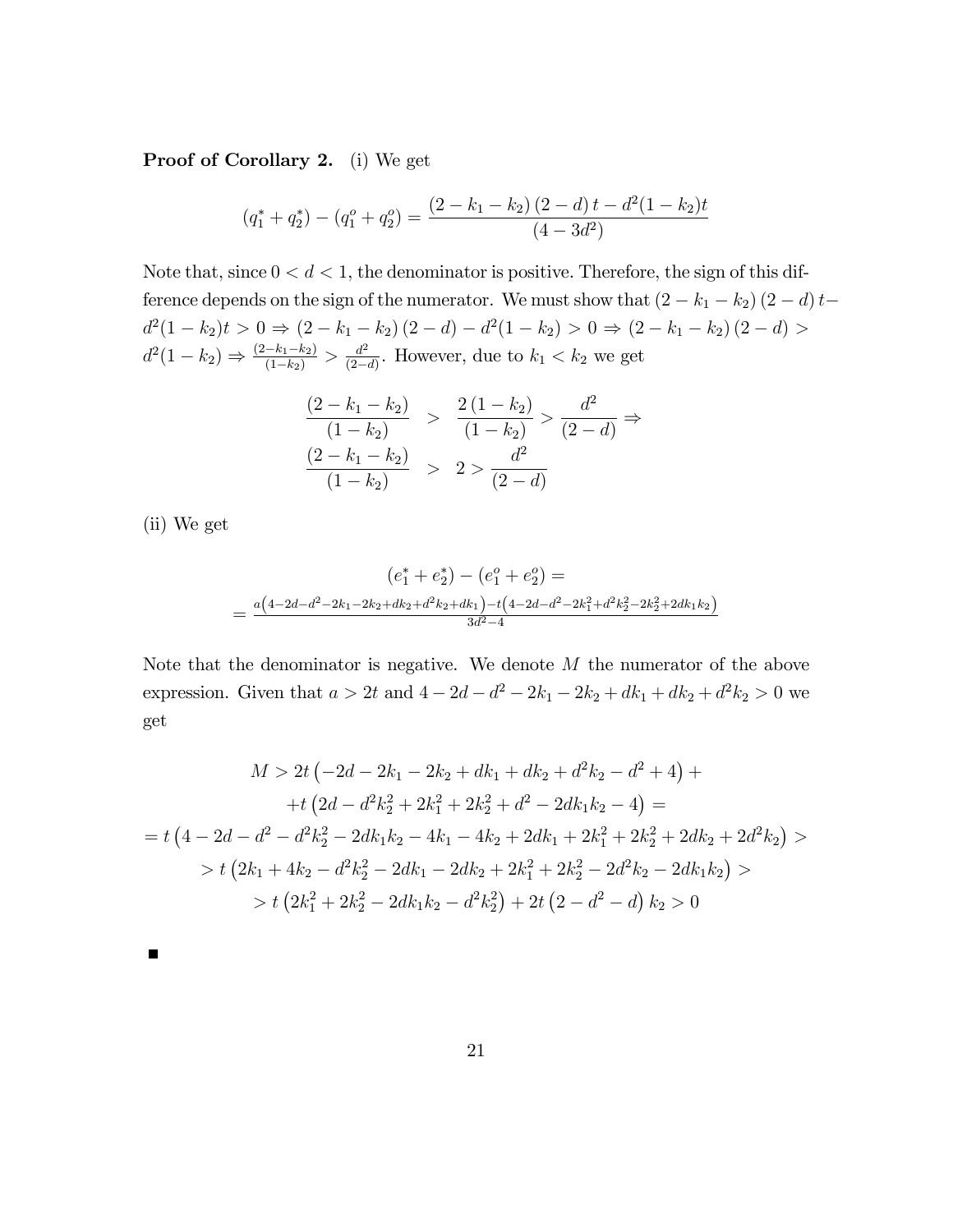**Proof of Proposition 3.** We calculate the following difference

$$
k_i^{C*} - k_i^{B*} = -\frac{d^3 (4 - d^2) \gamma (a - t) t}{[(2 - d) (2 + d)^2 \gamma - 2t^2] \times \Gamma}
$$
(21)

where  $\Gamma = (2 - d)^2 (1 + d)(2 + d)\gamma - (2 - d^2)t^2$ . Given  $d \in (0, 1)$  and  $a > t$  the numerator of the above difference is positive. Therefore, it suffices to show that the denominator is also positive. Note that

$$
\gamma > \frac{\left(2 - d^2\right)^2 t^2}{\left(4 - d^2\right)^2 \left(1 - d^2\right)}
$$

Hence,

 $\bullet\,$  the left term in brackets in the denominator is positive since

$$
\frac{2 (4 - d^2)^2 (1 - d^2)}{(2 - d^2)^2} \gamma = \frac{2 (1 - d^2) (2 - d)}{(2 - d^2)^2} (2 - d) (2 + d)^2 \gamma > 2t^2
$$

But

$$
-2(d^{2} + 1) < d^{3} \Rightarrow
$$
  
\n
$$
4 - 2d - 4d^{2} - 2d^{3} < d^{4} - 4d^{2} + 4 \Rightarrow
$$
  
\n
$$
2(1 - d^{2})(2 - d) < (2 - d^{2})^{2} \Rightarrow
$$
  
\n
$$
\frac{2(1 - d^{2})(2 - d)}{(2 - d^{2})^{2}} < 1
$$

Therefore,

$$
(2-d)(2+d)^{2} \gamma > \frac{2(1-d^{2})(2-d)}{(2-d)^{2}} (2-d)(2+d)^{2} \gamma > 2t^{2} \Rightarrow
$$

$$
(2-d)(2+d)^{2} \gamma - 2t^{2} > 0
$$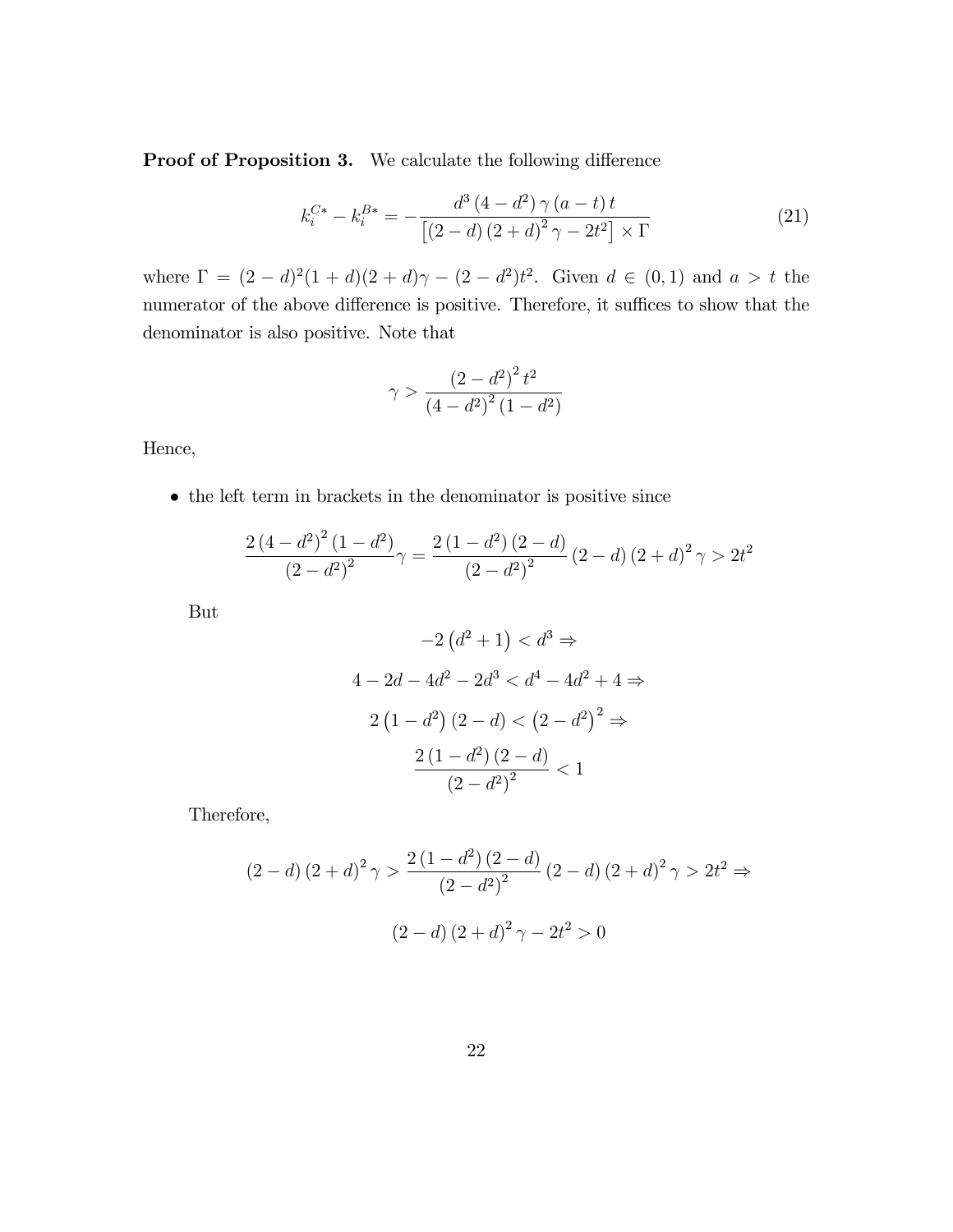$\bullet\,$   $\Gamma$  is positive since

$$
\frac{(4-d^2)(1-d^2)}{(2-d^2)}\gamma = \frac{(2+d)(1-d)}{(2-d^2)}(2-d)^2(2+d)(1+d)\gamma > (2-d^2)t^2
$$

But

$$
d > 0 \Rightarrow d^{2} + d - 2 > d^{2} - 2 \Rightarrow -(2 + d) (1 - d) > -(2 - d^{2}) \Rightarrow
$$

$$
\frac{(2 + d) (1 - d)}{(2 - d^{2})} < 1
$$

Therefore,

$$
(2-d)^2 (2+d) (1+d) \gamma > \frac{(2+d) (1-d)}{(2-d^2)} (2-d)^2 (2+d) (1+d) \gamma \Rightarrow
$$
  

$$
(2-d)^2 (2+d) (1+d) \gamma > (2-d^2) t^2
$$
  

$$
(2-d)^2 (1+d) (2+d) \gamma - (2-d^2) t^2
$$

## Proof of Corollary 4.

 $\blacksquare$ 

Cournot oligopoly: (i) We get

$$
q_i^{C*} - q_i^{C} = \frac{(a-t)2t^2}{(2-d)(2+d)^3\gamma - 2(2+d)t^2}
$$

Note that, since  $a > t$  the numerator is positive. Therefore, it suffices to show that the denominator is also positive. Note that

$$
\gamma > \frac{4t^2}{(4-d^2)^2} \Rightarrow (4-d^2)^2 \gamma > 4t^2 > (4-d^2)t^2 \Rightarrow
$$
  

$$
2(2+d)^2(2-d)\gamma > 2(2+d)t^2 \Rightarrow \frac{2}{(2+d)}(2+d)^3(2-d)\gamma > 2(2+d)t^2
$$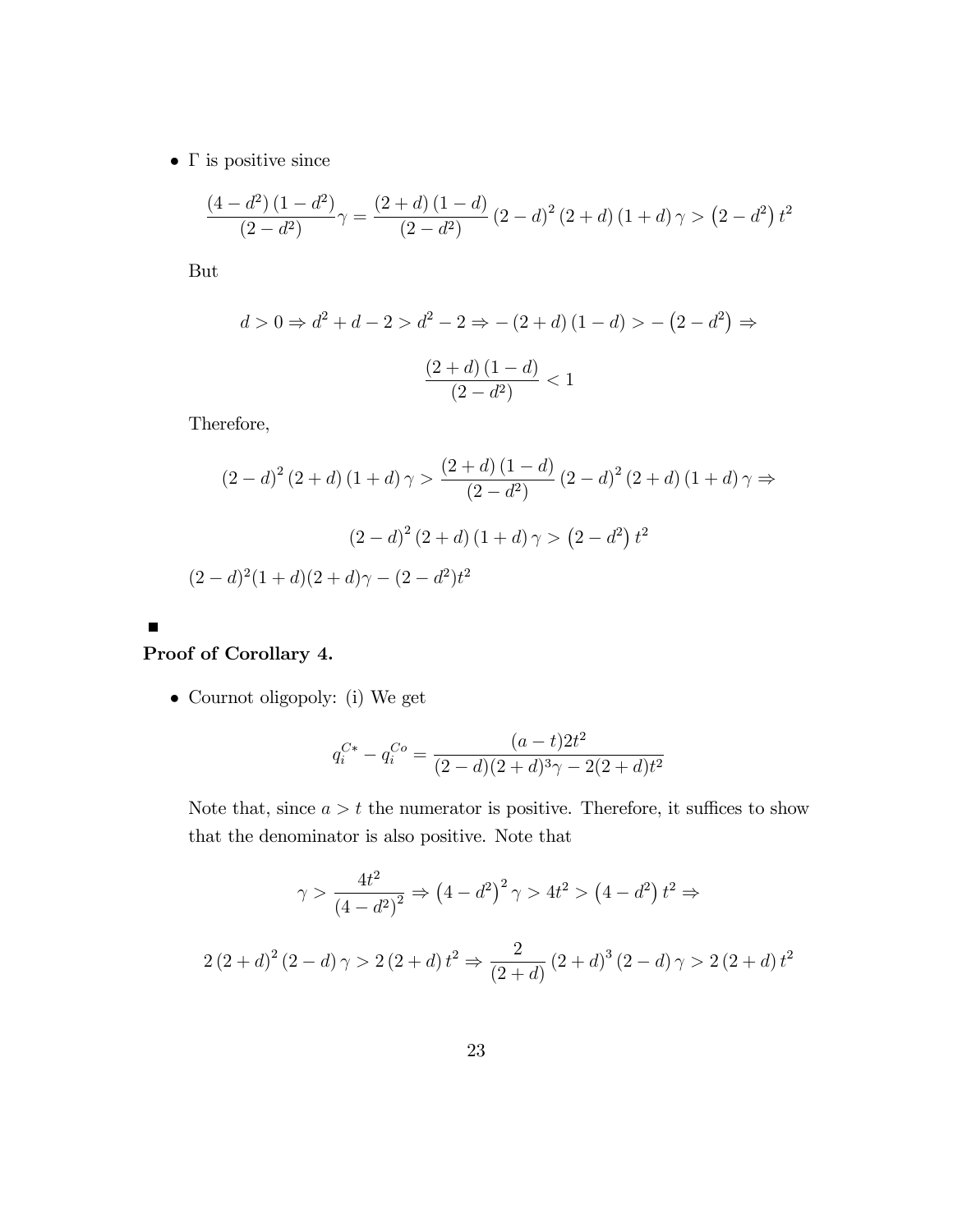But  $2/(2 + d) < 1$ . Therefore,

$$
(2-d)(2+d)^3\gamma > 2(2+d)t^2 \Rightarrow (2-d)(2+d)^3\gamma - 2(2+d)t^2
$$

(ii) We get

$$
e_i^{C*} - e_i^{Co} = -\frac{2(a-t)t [(a-2t)(2-d) (2+d)^2 \gamma + 2t^3]}{(2+d) [(2-d) (2+d)^2 \gamma - 2t^2]^2}
$$

Note that the denominator is positive as a product of a square by a positive number. Moreover, since  $a > 2t$  and  $d \in (0,1)$  all the terms of the numerator are positive. Therefore, the ratio is negative due to the negative sign.

• Bertrand oligopoly: (i) We get

$$
q_i^{B*} - q_i^{Bo} = \frac{(2 - d^2)(a - t)t^2}{(2 - d)(1 + d)\left[ (2 - d)^2 (2 + d)(1 + d)\gamma - (2 - d^2)t^2 \right]}
$$

Since  $a > t$  and  $d \in (0, 1)$  the numerator is positive. Moreover,  $(2 - d) (1 + d)$ 0. Therefore, it suffices to show that the term in brackets in the denominator is also positive. Note that

$$
\gamma > \frac{4t^2}{(4-d^2)^2} \Rightarrow (4-d^2)^2 \gamma > 4t^2 > (4-d^2) t^2 \Rightarrow
$$

$$
\frac{(4-d^2)(1-d^2)}{(2-d^2)} \gamma = \frac{(2+d)(1-d)}{(2-d^2)} (2-d)^2 (2+d) (1+d) \gamma > (2-d^2) t^2
$$

But

$$
d > 0 \Rightarrow d^{2} + d - 2 > d^{2} - 2 \Rightarrow -(2 + d) (1 - d) > -(2 - d^{2}) \Rightarrow
$$

$$
\frac{(2 + d) (1 - d)}{(2 - d^{2})} < 1
$$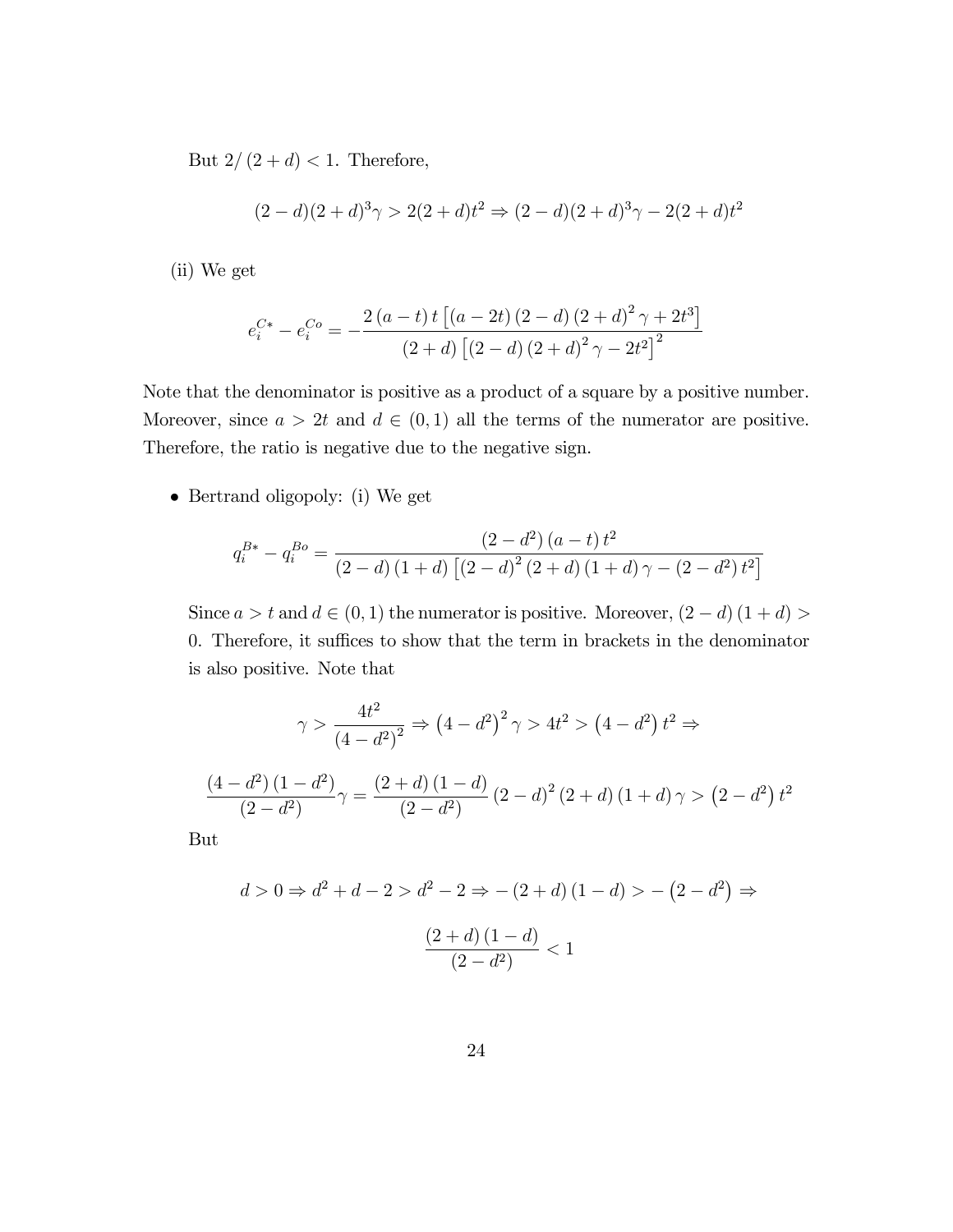Therefore,

$$
(2-d)^{2} (2+d) (1+d) \gamma > \frac{(2+d) (1-d)}{(2-d^{2})} (2-d)^{2} (2+d) (1+d) \gamma \Rightarrow
$$

$$
(2-d)^{2} (2+d) (1+d) \gamma > (2-d^{2}) t^{2}
$$

(ii) We get

$$
e_i^{B*} - e_i^{Bo} = -\frac{(2-d^2)(a-t)t [(a-2t)(2-d)^2 (2+d) (1+d) \gamma + (2-d^2)t^3] }{(2-d) (1+d) [(2-d)^2 (2+d) (1+d) \gamma - (2-d^2)t^2]^2}
$$

Note that the denominator is positive as a product of a square by a positive number. Moreover, since  $a > 2t$  and  $d \in (0,1)$  all the terms of the numerator are positive. Therefore, the ratio is negative due to the negative sign. ■

**Proof of Proposition 5.** We calculate the following difference

$$
k_i^{B*} - k_2^* = -\frac{d^4 (2 - d^2) \gamma (a - t) t (d^2 (4 - 3d^2) \gamma + (2 - d - 2d^2) t^2)}{\Gamma \times \Delta}
$$

where  $\Delta = (4 - 3d^2) \gamma \left( (4 - 3d^2)^2 \gamma - (8 - 8d^2 + d^4)t^2 \right) + 2 (2 - 3d^2 + d^2) t^4$ , and  $\Gamma = (2-d)^2(1+d)(2+d)\gamma - (2-d^2)t^2$ . Note the all the terms in the numerator are positive. Therefore, it suffices to show that the denominator is also positive. In the proof of proposition 3 it is shown that  $\Gamma > 0$ . Note that

$$
\Delta > (4 - 3d^2) \gamma \left( \left( 4 - 3d^2 \right)^2 \gamma - (8 - 8d^2 + d^4)t^2 \right) > \gamma \left( \left( 4 - 3d^2 \right)^2 \gamma - (8 - 8d^2 + d^4)t^2 \right)
$$

Therefore,

$$
sign\Delta = sign[(4 - 3d^2)^2 \gamma - (8 - 8d^2 + d^4)t^2]
$$

But

$$
(4-3d^2)^2 \gamma - (8-8d^2+d^4)t^2 > ((4-3d^2)^2-d^6) \gamma - (8-8d^2+d^4)t^2 \Rightarrow
$$
  

$$
(4-3d^2)^2 \gamma - (8-8d^2+d^4)t^2 > (1-d^2)(4-d^2)^2 \gamma - (8-8d^2+d^4)t^2 \Rightarrow
$$